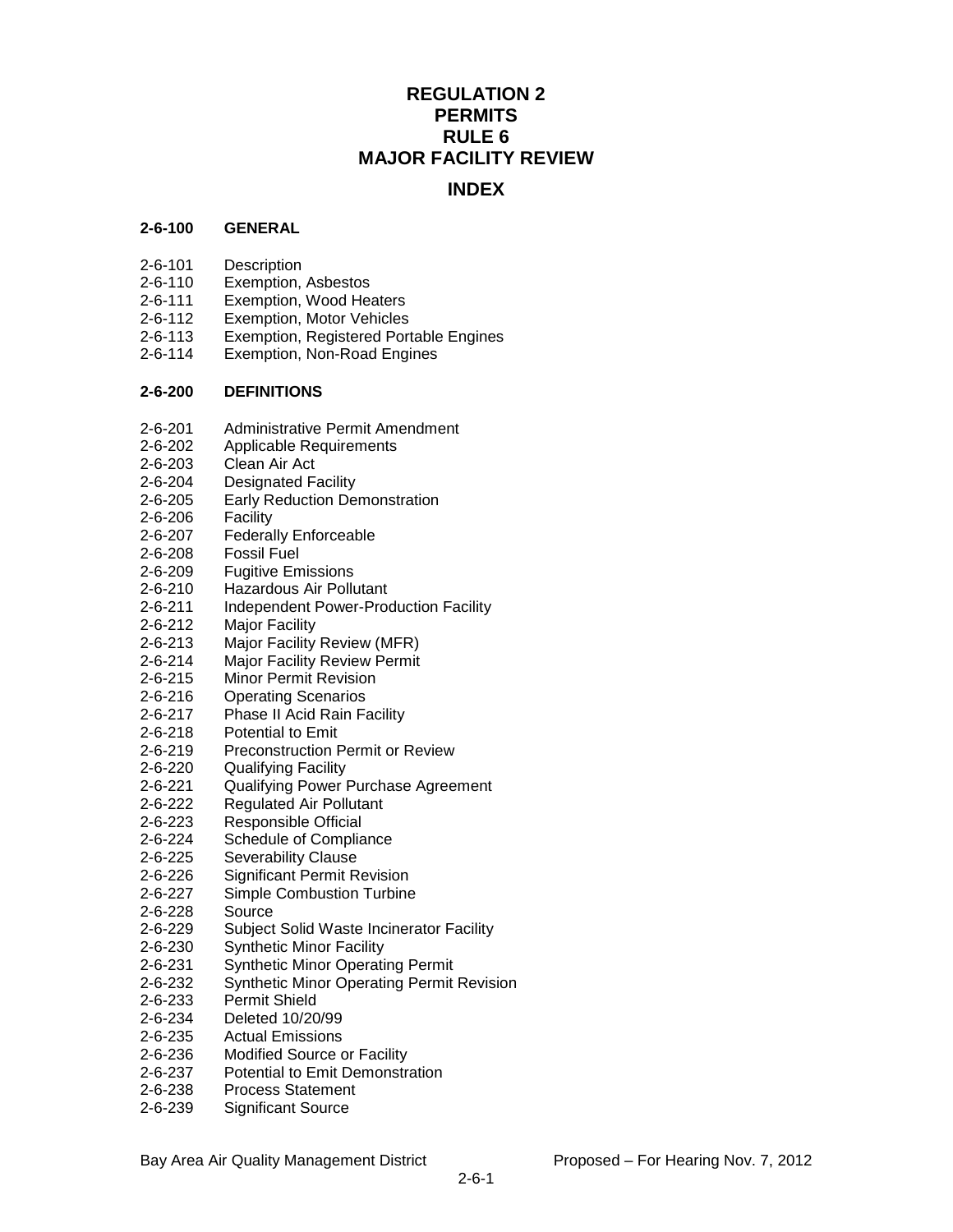| $2 - 6 - 240$ | State Implementation Plan                                |
|---------------|----------------------------------------------------------|
| $2 - 6 - 241$ | 12-month Period                                          |
| $2 - 6 - 242$ | <b>Affected State</b>                                    |
| $2 - 6 - 243$ | <b>Final Action</b>                                      |
| $2 - 6 - 244$ | CFR                                                      |
| $2 - 6 - 245$ | Greenhouse Gases (GHG)                                   |
| $2 - 6 - 246$ | CO <sub>2</sub> Equivalent Emissions (CO <sub>2</sub> e) |
| $2 - 6 - 247$ | Maximum Achievable Control Technology (MACT)             |
|               |                                                          |

### **2-6-300 STANDARDS**

- 2-6-301 Major Facility Review Requirement
- 2-6-302 Major Facility Review Requirement for Phase II Acid Rain Facilities
- 2-6-303 Major Facility Review Requirement for Subject Solid Waste Incinerator Facilities
- 2-6-304 Major Facility Review Requirement for Designated Facilities
- 2-6-305 Operational Flexibility
- 2-6-306 Emissions Trading
- 2-6-307 Non-compliance, Major Facility Review<br>2-6-308 Maior Facility Review and Other District
- Major Facility Review and Other District Permitting Requirements
- 2-6-309 Prohibited Modifications
- 2-6-310 Synthetic Minor Operating Permit Requirement
- 2-6-311 Non-compliance, Synthetic Minor Facilities
- 2-6-312 Major Facility Review, Smaller Facilities
- 2-6-313 Denial, Failure to Comply
- 2-6-314 Revocation
- 2-6-315 Case-By-Case MACT Requirement

# **2-6-400 ADMINISTRATIVE REQUIREMENTS**

- 2-6-401 Deleted 10/20/99
- 2-6-402 Fees
- 2-6-403 Application for Major Facility Review Permit, Permit Renewal, or Permit Revision
- 2-6-404 Timely Application for Major Facility Review Permit
- 2-6-405 Complete Application for a Major Facility Review Permit
- 2-6-406 Application for Minor Permit Revision
- 2-6-407 Application Shield
- 2-6-408 Completeness Determination
- 2-6-409 Permit Content
- 2-6-410 Final Action for Initial Permit Issuance, Five-Year Renewal, Reopenings, and **Revisions**
- 2-6-411 Reports to EPA and Public Petitions for Major Facility Review Permits
- 2-6-412 Public Participation, Major Facility Review Permit Issuance
- 2-6-413 Administrative Permit Amendment Procedures
- 2-6-414 Minor Permit Revision Procedures
- 2-6-415 Reopening for Cause
- 2-6-416 Term for Major Facility Review
- 2-6-417 Operational Flexibility Procedures
- 2-6-418 Emissions Trading Procedures
- 2-6-419 Availability of Information
- 2-6-420 Application for a Synthetic Minor Operating Permit
- 2-6-421 Timely Application for a Synthetic Minor Operating Permit
- 2-6-422 Complete Application for a Synthetic Minor Operating Permit
- 2-6-423 District Procedures for Synthetic Minor Operating Permits
- 2-6-424 Applicability
- 2-6-425 Facility List
- 2-6-426 Compliance Certification Procedures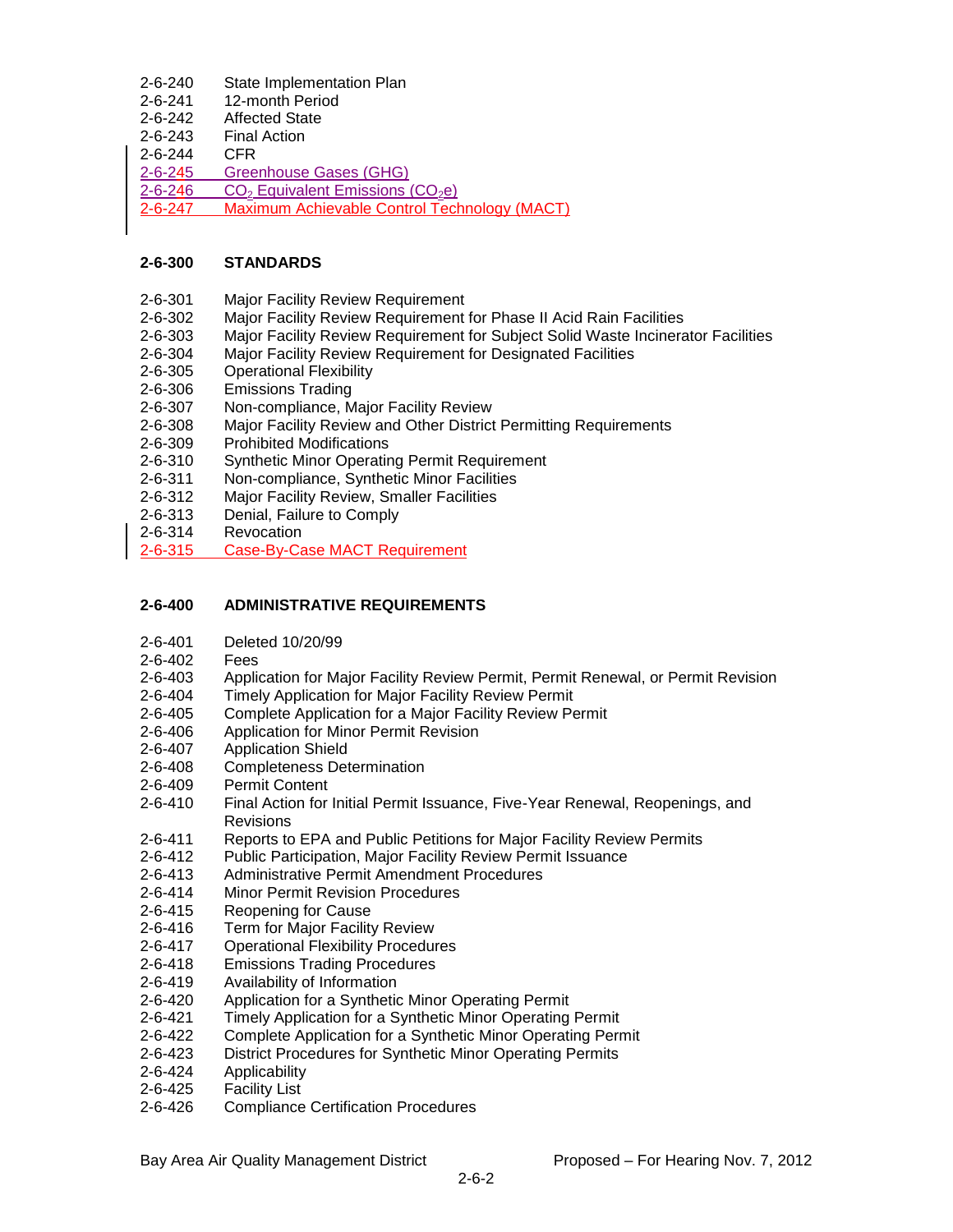### 2-6-427 Statement of Basis

# **2-6-500 MONITORING AND RECORDS**

- 2-6-501 Recordkeeping<br>2-6-502 Monitoring Repe
- Monitoring Reports, Major Facility Review Permit
- 2-6-503 Monitoring

## **2-6-600 MANUAL OF PROCEDURES**

- 2-6-601 Major Facility Review Permit Procedures
- 2-6-602 Synthetic Minor Operating Permit Procedures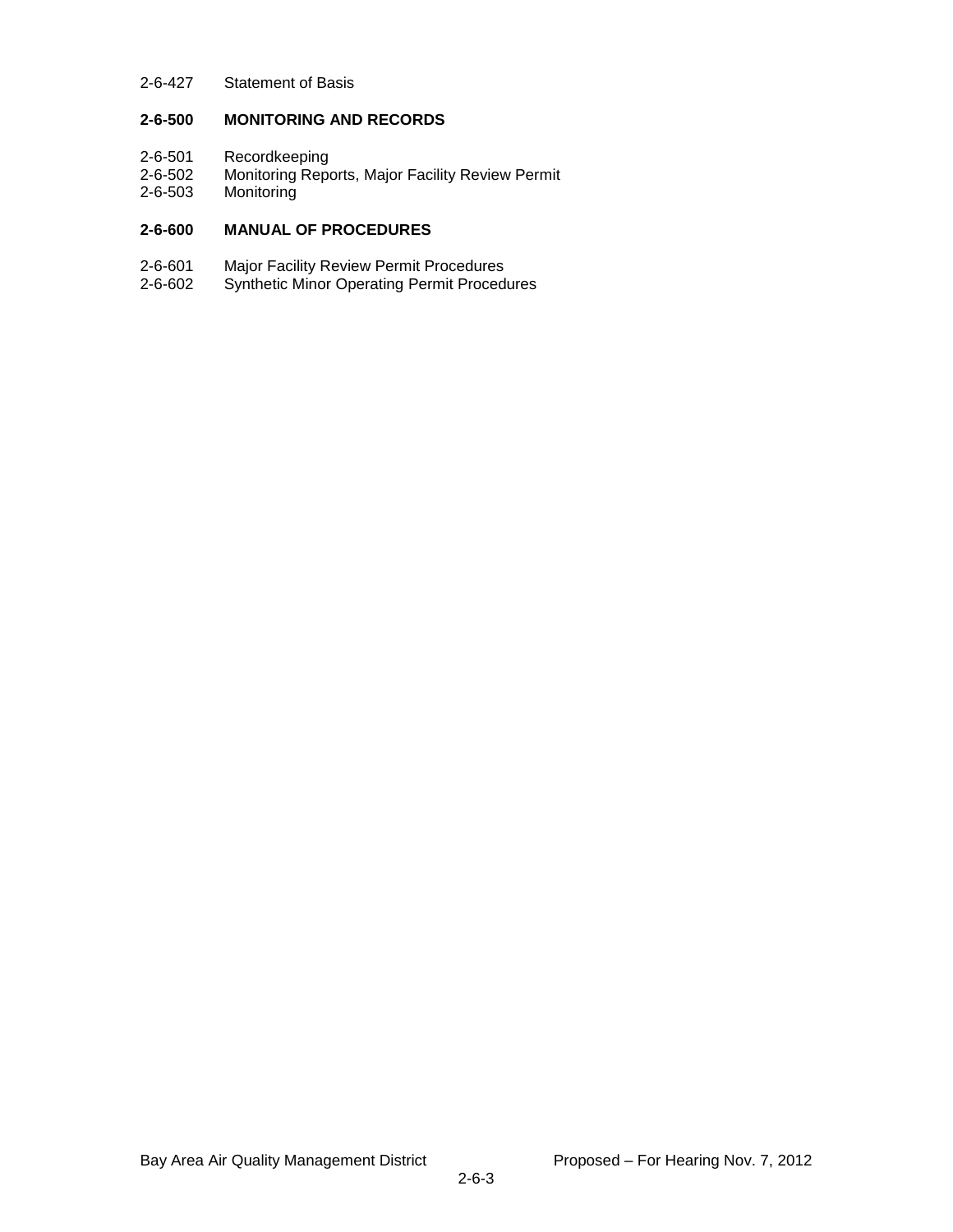# **REGULATION 2 PERMITS RULE 6 MAJOR FACILITY REVIEW**

(Adopted November 3, 1993)

#### **2-6-100 GENERAL**

- **2-6-101 Description:** The purpose of this rule is to implement the operating permit requirements of Title V of the federal Clean Air Act as amended in 1990. This rule shall apply to major facilities, Phase II acid rain facilities, subject solid waste incinerator facilities and any facility in a source category designated by the Administrator of the EPA in a rulemaking as requiring a Title V permit. This rule also provides a means by which facilities may avoid the Title V or other requirements by limiting their potential to emit. This rule shall not alter any other requirements of applicable federal, state, or District orders, rules or regulations, except for monitoring, recordkeeping, and reporting requirements that are subsumed using the permit shield. (Amended 10/20/99, 5/2/01)
- **2-6-110 Exemption, Asbestos:** Any demolition or renovation of an asbestos-containing source that requires a permit solely because it is subject to Regulation 11, Rule 2, Asbestos Demolition, Renovation, and Manufacturing, is exempt from this regulation.
- **2-6-111 Exemption, Wood Heaters:** Any wood heater that requires a permit solely because it is subject to Regulation 10, Subpart AAA, is exempt from this regulation.
- **2-6-112 Exemption, Motor Vehicles:** Engines used to propel motor vehicles, as defined in the California Vehicle Code, are exempt from this regulation.
- **2-6-113 Exemption, Registered Portable Engines:** Portable internal combustion engines, except gas turbines, that are registered in accordance with Health and Safety Code Section 41753 are exempt from this regulation.

(Adopted 10/20/99; Amended 4/16/03)

**2-6-114 Exemption, Non-Road Engines:** Engines as defined by 40 CFR Part 89 are exempt from this regulation. (Adopted 10/20/99)

### **2-6-200 DEFINITIONS**

**2-6-201 Administrative Permit Amendment:** A non-substantive amendment to a major facility review permit. The following amendments are administrative amendments: changes in recordkeeping format that are not relaxations of applicable requirements, the correction of typographical errors, changes in permit format that are not alterations of applicable requirements, changes in source descriptions that are not alterations of applicable requirements, changes in the descriptions of applicable requirements that add detail but do not affect substantive requirements, deletion of requirements containing sunset dates that have passed, the identification of administrative changes at a facility (such as a replacement of the facility's responsible official or a change in ownership or operational control of the facility which involves no physical or operational changes to the facility), the deletion of sources, the approval of a District rule into the SIP, the imposition of more frequent emission monitoring requirements, and changes to applicable requirements and related monitoring that are not federally enforceable.

(Amended 10/20/99, 4/16/03)

**2-6-202 Applicable Requirements:** Air quality requirements with which a facility must comply pursuant to the District's regulations, codes of California statutory law, and the federal Clean Air Act, including all applicable requirements as defined in 40 CFR 70.2.

(Amended 10/20/99, 5/2/01)

**2-6-203 Clean Air Act:** The federal Clean Air Act, as amended in 1990, including the implementing regulations.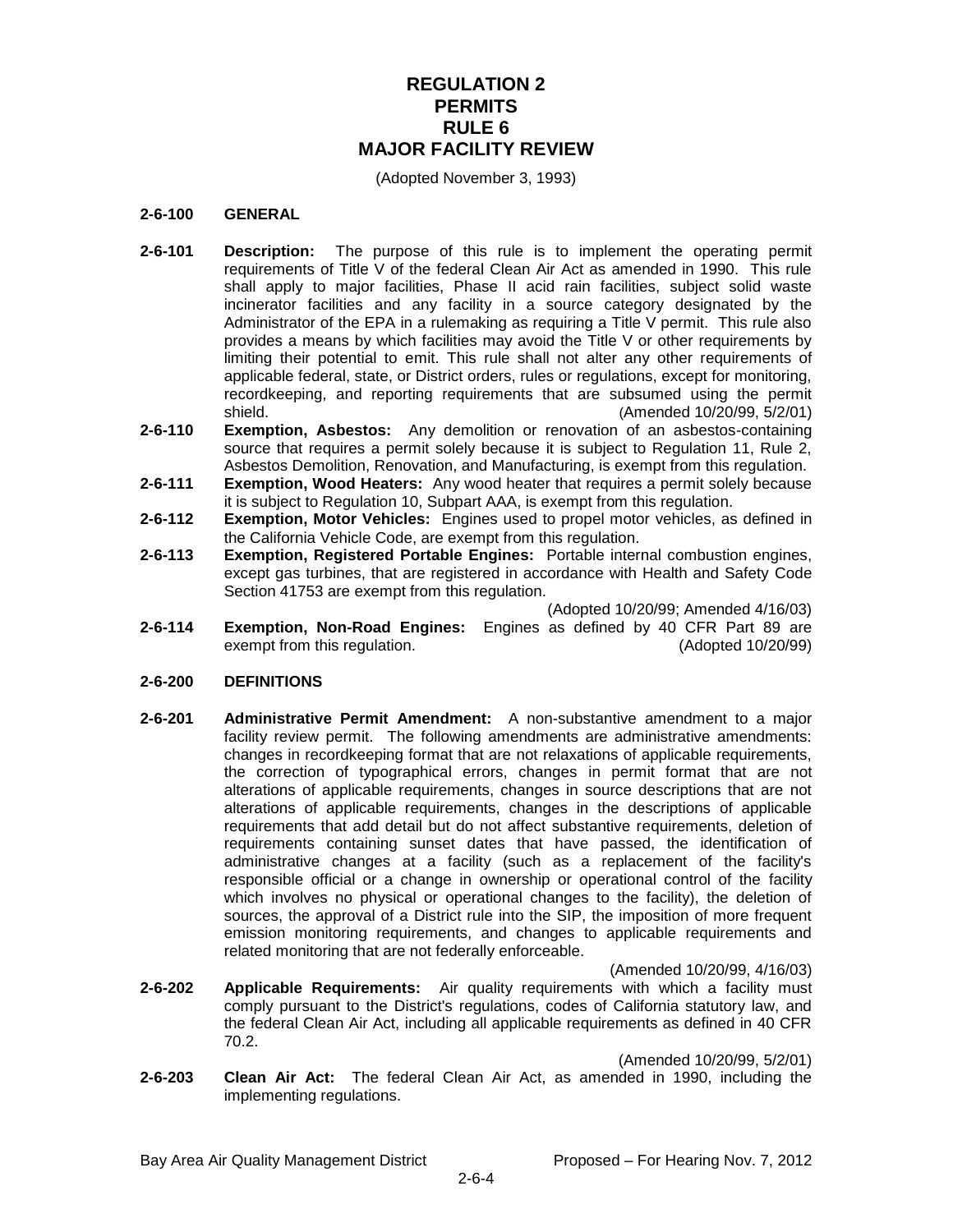- **2-6-204 Designated Facility:** Any facility, other than a major facility, phase II acid rain facility, or subject solid waste incinerator facility, as defined by this rule, that falls within a source category designated as subject to the requirements of Title V of the federal Clean Air Act by the EPA Administrator in a rulemaking. (Amended 10/20/99)
- **2-6-205 Early Reduction Demonstration:** A 90% reduction in hazardous air pollutants or a 95% reduction in particulate hazardous air pollutants achieved pursuant to Section 112(i)(5) of the federal Clean Air Act.
- **2-6-206 Facility:** As defined in Section 2-1-213Any property, building, structure, or installation (or any aggregation of facilities) located on one or more contiguous or adjacent properties and under common ownership or control of the same person that emits or may emit any air pollutant and is considered a single major industrial grouping (identified by the first two-digits of the applicable code in *The Standard Industrial Classification Manual*). In addition, facilities whose operations include cargo loading or unloading from cargo carriers other than motor vehicles shall include the cargo carriers as part of the source that receives or loads the cargo. Accordingly, all emissions from such carriers while operating in the District, or within California Coastal Waters adjacent to the District, shall be included as part of the source emissions.
	- 206.1 Notwithstanding the definition in Section 2-6-206 above, the emissions related to cargo carriers will not be included when determining applicability of the requirements of Sections 2-6-301, 307, 310, and 312.

(Amended 10/20/99, 5/2/01)

**2-6-207 Federally Enforceable:** All limitations and conditions which are enforceable by the Administrator of the U. S. EPA, including requirements developed pursuant to 40 CFR Parts 60 (NSPS), 61 (NESHAPS), 63 (HAP), 70 (State Operating Permit Programs), and 72 (Permits Regulation, Acid Rain), requirements contained in the State Implementation Plan (SIP) that are applicable to sources located in the District, any District permit requirements established pursuant to 40 CFR 52.21 (PSD) or District regulations approved pursuant to 40 CFR Part 51, Subpart I (NSR), and any operating permits issued under an EPA-approved program that is a part of the SIP and expressly requires adherence to any permit issued under such programAs defined in Section 2-1-214.

(Amended 10/20/99, 5/2/01)

- **2-6-208 Fossil Fuel:** Natural gas, petroleum, and coal, or any form of solid, liquid, or gaseous fuel derived from such materials for the purpose of creating useful heat.
- **2-6-209 Fugitive Emissions:** All emissions from unintended openings in process equipment, emissions occurring from miscellaneous activities relating to the operation of a facility, and emissions that could not reasonably pass through a stack, chimney, vent, or other functionally equivalent opening.
- **2-6-210 Hazardous Air Pollutant:** Any pollutant that is listed pursuant to Section 112(b) of the Clean Air Act.
- **2-6-211 Independent Power-Production Facility:** A facility that generates electricity and fulfills the following conditions:
	- 211.1 The facility must be nonrecourse project-financed as defined in 10 CFR 715;
	- 211.2 The facility must sell 80 percent or more of its electrical output at wholesale;
	- 211.3 Direct public utility ownership of the equipment must not exceed 50 percent; and
	- 211.4 Deleted 5/2/01
	- 211.5 The facility must be required to hold allowances under Title IV of the Clean Air Act. (Amended 5/2/01)
- **2-6-212 Major Facility:** For the purposes of Regulation 2, Rule 6, a major facility is either of the following:
	- 212.1 Major Facility (Regulated Air Pollutants): A facility that has the potential to emit 100 tons per year or more of any regulated air pollutant, as defined in Section 2-6-222\*. For fugitive emissions of regulated air pollutants, only the fugitive emissions from facility categories listed in 40 CFR 70.2 "Definitions - Major source (2)" shall be included in determining whether the facility is a major facility. Once any facility is determined to be a major facility, all fugitive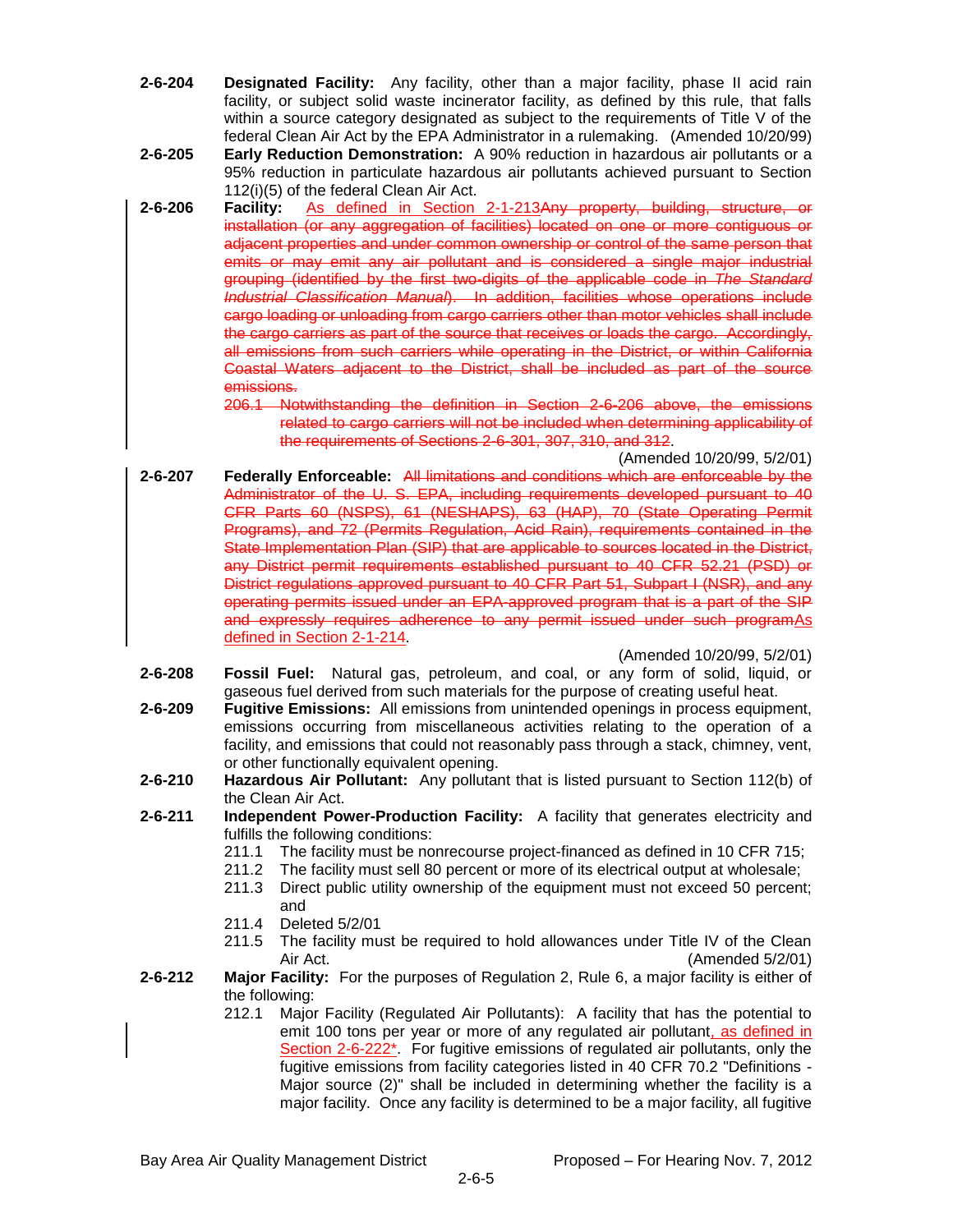emissions from the facility shall be included in calculating the facility's emissions.

212.2 Major Facility (Hazardous Air Pollutants): A facility that has the potential to emit 10 tons per year or more of a single hazardous air pollutant, 25 tons per year or more of a combination of hazardous air pollutants, or such lesser quantity as the EPA Administrator may establish by rule. All fugitive emissions of hazardous air pollutants are included in determining a facility's potential to emit. For radionuclides, the definition of a major facility shall be specified by the EPA Administrator by rule.

*\*Note that GHG is a "regulated air pollutant" only if emitted from a facility in an amount of 100,000 tons per year or more of CO2e. See Section 2-6-222.6. Thus, for a facility to be a major facility for GHG, it must emit (i) 100 tons per year CO2e or more on an absolute mass basis in order to be a "major" emitter, and (ii) 100,000 tons per year or more CO2e in order to be a major emitter of a "regulated air pollutant".* 212.3 A facility with permit conditions that limit emissions to a level that is greater than the above thresholds is defined as a major facility.

(Amended 10/20/99, )

- **2-6-213 Major Facility Review (MFR):** Plantwide review of sources, emissions, and regulatory requirements at facilities including, but not limited to, major facilities, phase II acid rain facilities, subject solid waste incinerator facilities, and designated facilities, which are potentially subject to the permitting requirements of Regulation 2, Rule 6, and of Title V of the Clean Air Act.
- **2-6-214 Major Facility Review Permit:** An operating permit issued to a major facility, phase II acid rain facility, subject solid waste incinerator facility, or designated facility, pursuant to the requirements of this rule.
- **2-6-215 Minor Permit Revision:** Any revision to a federally enforceable condition ion a major facility review permit thatwhich:
	- 215.1 is not a significant permit revision; and
	- 215.2 is not an administrative permit amendment.
	- 215.3 Deleted 10/20/99 (Amended 10/20/99)

- **2-6-216 Operating Scenarios:** All modes of facility operation to be permitted, including normal operating conditions, start-up, and shutdown. This shall include all planned or reasonably foreseeable process, feed, and product changes. Operating scenarios must meet all applicable requirements.
- **2-6-217 Phase II Acid Rain Facility:** A facility that includes fossil-fueled combustion equipment that is used to generate electricity for sale, or is otherwise subject to 40 CFR 72, except for the following equipment:
	- 217.1 A fossil-fueled combustion device built before November 15, 1990, and that did not, as of November 15, 1990, and does not currently, serve a generator with a nameplate capacity of greater than 25 MW;
	- 217.2 A cogeneration facility with a fossil-fueled combustion device that sells less than 219,000 MW-hrs annually or less than one-third of its potential electric output capacity to any utility power distribution system;
	- 217.3 A solid waste incinerator that burns fossil fuels for less than 20 percent (on a BTU basis) of the total energy input during any calendar year; or
	- 217.4 A qualifying facility or an independent power production facility that meets both of the following conditions:
		- 4.1 Possession as of November 15, 1990 of qualifying power purchase commitments to sell at least 15 percent of its total planned net output capacity; and
		- 4.2 The net output capacity of the equipment cannot exceed 130 percent of the planned net output capacity.
	- 217.5 Simple combustion turbines that commenced operation before November 15, 1990;
	- 217.6 A fossil-fueled combustion device that, during 1985, and as of November 15, 1990, and currently, does not serve a generator that produced or produces electricity for sale; and
	- 217.7 A fossil-fueled combustion device that commenced commercial operation on or after November 15, 1990, and serves a generator with a capacity not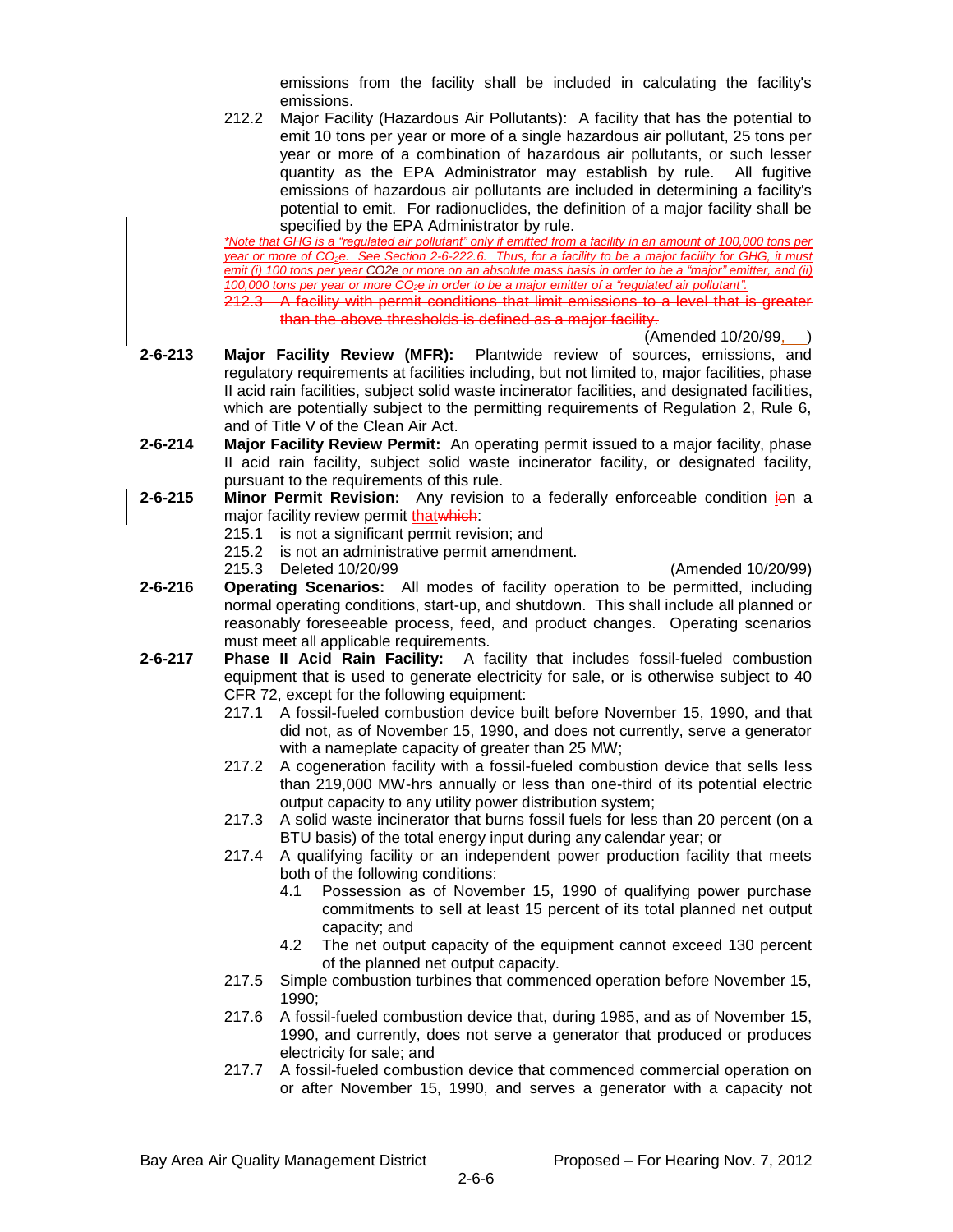greater thant 25 MW, burns fuel with a sulfur content that is less than 0.05 percent, and that complies with the requirements of 40 CFR 72.7.

- 217.8 A fossil-fueled combustion device that supplies only incidental electricity for sale and that complies with the requirements of 40 CFR 72.14.
- 217.9 A fossil-fueled combustion device that is permanently retired and that complies with the requirements of 40 CFR 72.8. (Amended 5/2/01)
- **2-6-218 Potential to Emit:** The maximum capacity of a facility to emit a pollutant based on its physical and operational design. Any physical or operational limitation on the capacity of the facility to emit a pollutant, including air pollution control equipment and restrictions on hours of operation or on the type or amount of material combusted, stored, or processed, shall be treated as a part of its design only if the limitation, or the effect it would have on emissions, is federally enforceable or legally and practicably enforceable by the District. A facility that exceeds an enforceable limitation is considered to have a potential to emit that is unconstrained by any such exceeded limitAs defined in Section 2-1-217. (Amended 10/20/99, 4/16/03)
- **2-6-219 Preconstruction Permit or Review:** A review of construction plans prior to construction, including:
	- 219.1 District evaluation of an application for an authority to construct issued pursuant to District Regulation 2, Rule 1;
	- 219.2 District evaluation of an application for an authority to construct issued pursuant to District Regulation 2, Rule 2;
	- 219.3 A preconstruction review to determine the ability of a proposed source or source modification to comply with applicable New Source Performance Standards pursuant to District Regulation 10;
	- 219.4 A preconstruction review conducted prior to a significant modification to a major facility review permit for a physical or operational change that would be prohibited by an existing federally enforceable condition;
	- 219.5 A preconstruction review conducted prior to a physical or operational change to a synthetic minor facility that would increase the facility's potential to emit to above the threshold for a major facility. Such review must be associated with an application for a major facility review permit for said facility.

(Amended 10/20/99)

- **2-6-220 Qualifying Facility:** One of two types of power-generating facilities pursuant to Title 16, Section 796, of the United States Code:
	- 220.1 A cogeneration facility that is not owned by a public utility and is certified by the Federal Energy Regulatory Commission as a qualifying facility; or
	- 220.2 A power production facility that is not owned by a public utility, has an output capacity not greater than 80 MW, uses biomass, waste, renewable resources, geothermal resources, solar energy, wind energy, or any combination of the above as its primary energy source, and is certified by the Federal Energy Regulatory Commission as a qualifying facility.
- **2-6-221 Qualifying Power Purchase Agreement:** As dDefined in 40 CFR 72.2.

**2-6-222 Regulated Air Pollutant:** For the purposes of Major Facility Review under Regulation 2, Rule 6this rule, the following are ir regulated air pollutants (as defined in Regulation 1) are regulated:

- 222.1 Nitrogen oxides and volatile organic compounds;
- 222.2 Any pollutant for which a national ambient air quality standard has been promulgated;
- 222.3 Any Class I or Class II ozone depleting substance subject to a standard promulgated under Title VI of the Clean Air Act; and
- 222.4 Any pollutant that is subject to any standard promulgated under Section 111 of the Clean Air Act.
- 222.5 Any pollutant that is subject to any standard or requirement promulgated under Section 112 of the Clean Air Act including sections 112(g), (j), and (r).

222.6 Greenhouse gases, but only at facilities that have the potential to emit 100,000 tons per year or more of  $CO<sub>2</sub>e$  greenhouse gases. Total suspended particulate is not a regulated air pollutant for purposes of major

facility review under this Rule.

(Amended 10/20/99, 5/2/01, )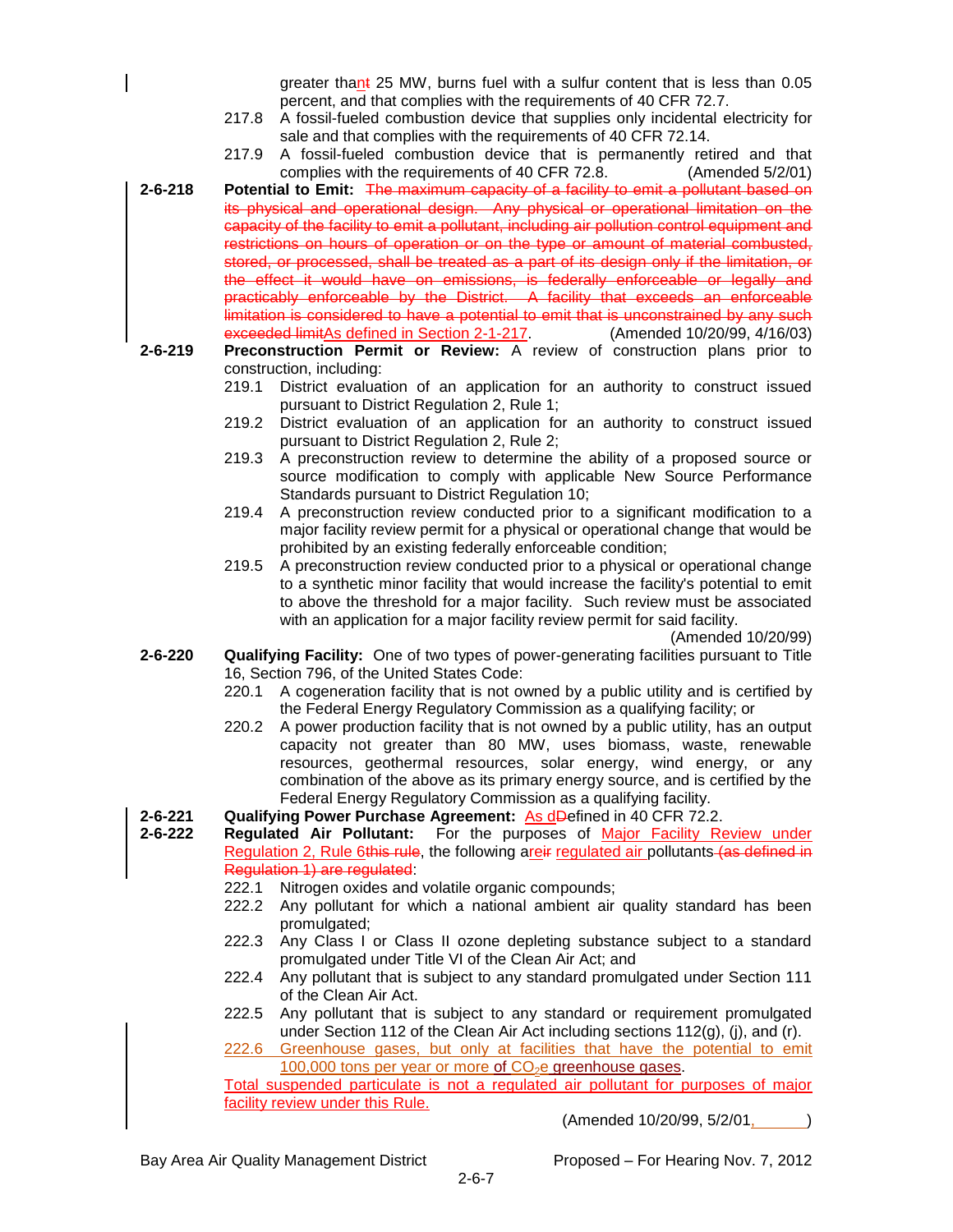- **2-6-223 Responsible Official:** The responsible official will vary depending upon the type of facility, and shall be designated as follows:
	- 223.1 Corporation: The responsible official shall be a president, secretary, treasurer, or vice president in charge of a principal business function or shall otherwise be a duly authorized representative if:
		- 1.1 the representative is responsible for the overall operation of the facility, and
		- 1.2 either the duly authorized representative is responsible for the operation of facilities that employ more than 250 persons or that have gross annual sales or expenditures exceeding \$25 million in 1980 dollars or the APCO has approved a petition from the original responsible official to allow the duly authorized representative to be the responsible official.
	- 223.2 Partnership or Sole Proprietorship: general partner or proprietor.
		- 2.1 Partnership of Corporations: The responsible official shall be the responsible official of any of the partner corporations.
	- 223.3 Municipality, State, Federal, or Other Public Agency: The principal executive officer or ranking elected official.
	- 223.4 Phase II Acid Rain Facilities: The designated representative pursuant to 40 CFR 72.20 through 72.25.
- **2-6-224 Schedule of Compliance:** Shall have the meaning given to it in 40 C.F.R. Part 70.

(Amended 4/16/03)

- **2-6-225 Severability Clause:** A statement in a permit issued under this rule that, in the case of a challenge to any part of the permit by EPA, the facility's owner or operator, or any other person, the remaining parts of the permit will remain valid.
- **2-6-226 Significant Permit Revision:** Any revision to a federally enforceable condition contained in a major facility review permit that can be defined as follows:
	- 226.1 The incorporation of a change considered a major modification under 40 CFR Parts 51 (NSR) or 52 (PSD);
	- 226.2 The incorporation of a change considered a modification under 40 CFR Parts 60 (NSPS), 61 (NESHAPS), or Section 112 of the Clean Air Act (HAP);
	- 226.3 Any significant change or relaxation of any applicable monitoring, reporting or recordkeeping condition;
	- 226.4 The establishment of or change to a permit term or condition allowing a facility to avoid an applicable requirement, including:
		- 4.1 a federally enforceable emission limit assumed in order to avoid classification as a modification under any provision of Title I of the federal Clean Air Act, or
		- 4.2 an alternative hazardous air pollutant emission limit pursuant to Section 112(i)(5) of the Clean Air Act;
	- 226.5 The establishment of or change to a case-by-case determination of any emission limit or other standard;
	- 226.6 The establishment of or change to a facility-specific determination for ambient impacts, visibility analysis, or increment analysis on portable sources; or
	- 226.7 The incorporation of any requirement promulgated by the U. S. EPA under the authority of the Clean Air Act provided that three or more years remain on the permit term. (Amended 10/20/99)
- **2-6-227 Simple Combustion Turbine:** Rotary engine driven by a gas under pressure that is created by the combustion of any fuel, including combined cycle engines, and excluding engines with auxiliary firing.
- **2-6-228 Source:** Any article, machine, equipment, operation, contrivance or related groupings of such that may produce and/or emit any regulated air pollutant or hazardous air pollutant.
- **2-6-229 Subject Solid Waste Incinerator Facility:** Any source that burns solid waste material (except hazardous waste as defined by RCRA) from commercial, industrial, or general public sources in a category for which a New Source Performance Standard (NSPS) has been adopted after November 15, 1990. (Amended 10/20/99)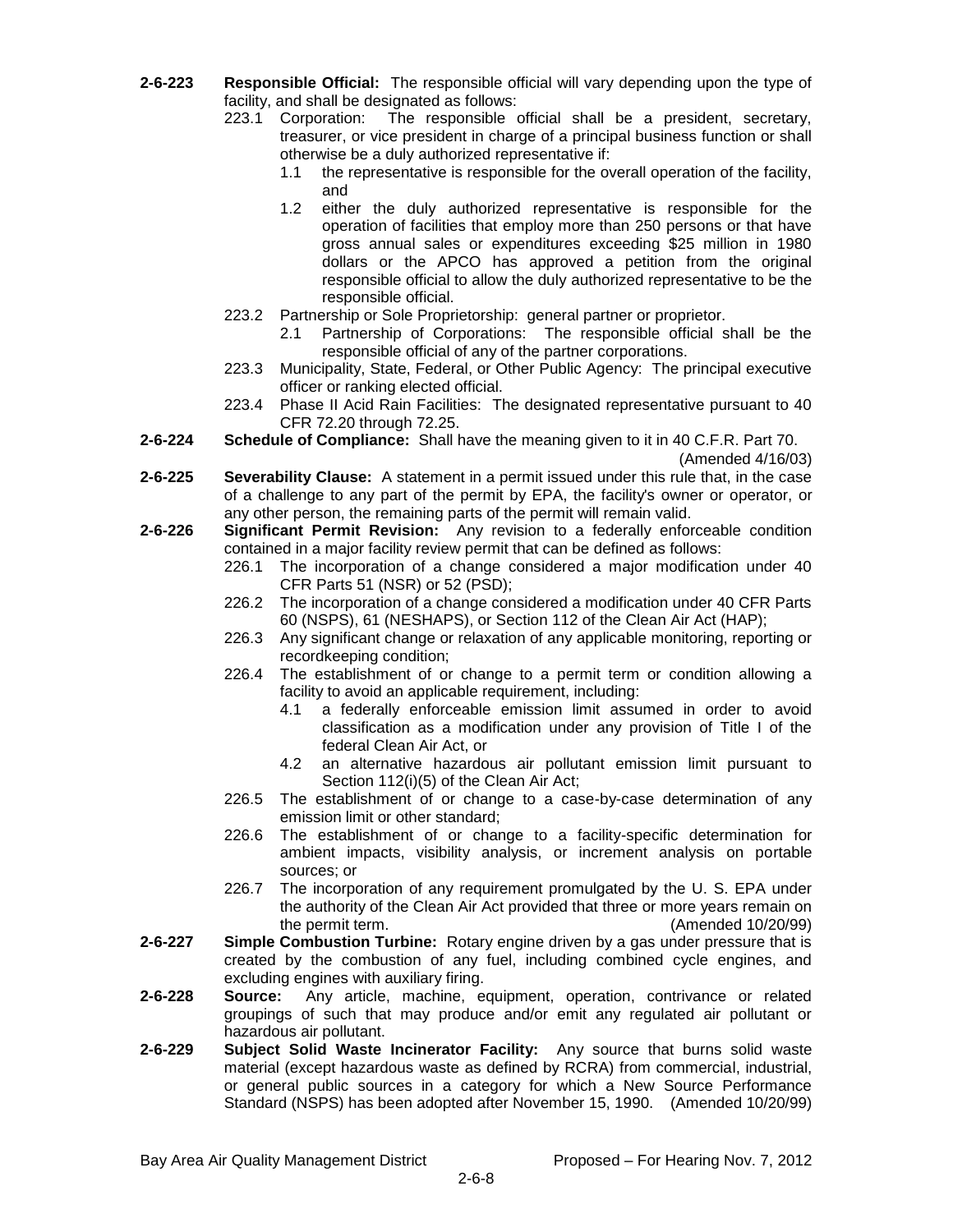- **2-6-230 Synthetic Minor Facility:** A facility which, by imposition of enforceable permit conditions, has its potential to emit limited to below the threshold levels for a major facility as defined by Section 2-6-212 and is not otherwise required to apply for a major facility review permit under Regulation 2, Rule 6. (Amended 10/20/99)
- **2-6-231 Synthetic Minor Operating Permit:** A District operating permit that has been modified to include conditions imposing enforceable permit conditions on a facility or source. A synthetic minor operating permit is subject to all the provisions of District Regulations 1, 2, and 3, including, but not limited to, permitting, compliance, and fee requirements. (Amended 10/20/99)
- **2-6-232 Synthetic Minor Operating Permit Revision:** A revision to a term or condition of a synthetic minor operating permit that establishes a synthetic minor limit or that specifies the monitoring or recordkeeping requirements necessary to verify ongoing compliance with a synthetic minor limit. (Adopted 2/1/95, Amended 10/20/99)

# **2-6-233 Permit Shield:** One of the following:

- 233.1 Non-applicable Requirements**:** A provision in a major facility review permit that identifies and justifies specific federally enforceable regulations and standards which the APCO has confirmed are not applicable to a source or group of sources. Enforcement actions and litigation may not be initiated against the source or group of sources covered by the shield based on those identified regulatory and statutory provisions.
- 233.2 Subsumed Requirements**:** A provision in a major facility review permit that identifies and justifies specific federally enforceable applicable requirements for monitoring, recordkeeping and/or reporting which are subsumed because other applicable requirements for monitoring, recordkeeping, and reporting in the permit will assure compliance with all emission limits. Enforcement actions and litigation may not be initiated against the source or group of sources covered by the shield based on those identified applicable requirements.

(Adopted 2/1/95; Amended 10/20/99, 5/2/01)

# **2-6-234 Deleted 10/20/99**

- **2-6-235 Actual Emissions:** The emissions of regulated or hazardous air pollutants from a facility for any 12-month period. The basis for determining actual emissions shall be, as appropriate: throughputs of process materials; throughputs of materials stored; usage of materials; data provided in manufacturer's product specifications, material volatile organic compound (VOC) content reports or laboratory analyses; valid continuous emission monitoring data; source test data; other information required by this rule and applicable District, State or Federal regulations; or information requested in writing by the APCO. The effect of abatement devices shall be considered. All calculations of actual emissions shall use District approved methods, including emission factors and assumptions. (Adopted 10/20/99)
- **2-6-236 Modified Source or Facility (for Section 2-6-309):** As defined in Regulation 2-1- 234. (Adopted 10/20/99; Amended 5/2/01)
- **2-6-237 Potential to Emit Demonstration:** An analysis showing that a facility does not have a potential to emit at or above the thresholds for a major facility as defined in Section 2-6-212. (Adopted 10/20/99)
- **2-6-238 Process Statement:** A report on permitted sources from an owner or operator of a facility containing one or more of the following, as requested by the APCO: throughputs of process materials; throughputs of materials stored; usage of materials; fuel usage; any available continuous emissions monitoring data; hours of operation; and any other information required by this rule or requested in writing by the APCO.

(Adopted 10/20/99)

**2-6-239 Significant Source:** A source that has a potential to emit of more than 2 tons per year of any regulated air pollutant except GHG, more than 2,000 tons per year of GHG (measured as  $CO<sub>2</sub>e$ ), or more than 400 lbs pounds per year of any hazardous air pollutant.

(Adopted 10/20/99)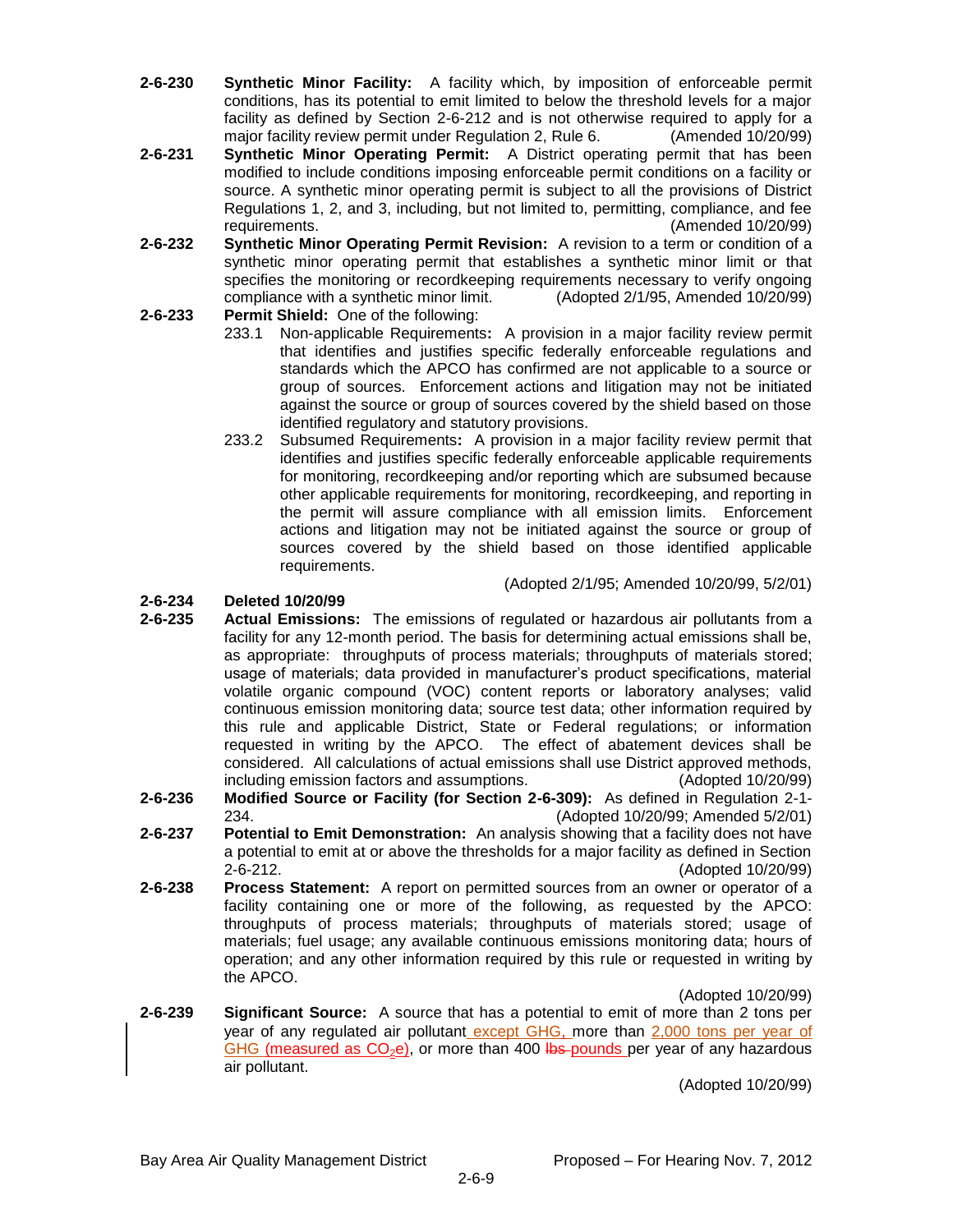- **2-6-240 State Implementation Plan (SIP):** A state plan to attain or maintain the National Ambient Air Quality Standards pursuant to Section 110 of the Clean Air Act that has been approved by EPA. (Adopted 10/20/99)
- **2-6-241 12-month Period:** A period of twelve consecutive months determined on a rolling basis with a new 12-month period beginning on the first day of each calendar month. (Adopted 10/20/99)
- **2-6-242 Affected State:** State whose air quality may be affected by a facility and that is contiguous to the State of California or a state that is within 50 miles of a permitted source within the District. (Adopted 10/20/99; Amended 5/2/01)
- **2-6-243 Final Action:** The issuance, denial, revocation or revision of a permit.
- **2-6-244 CFR:** Code of Federal Regulations. (Adopted 5/2/01)

(Adopted 5/2/01)

- **2-6-245 Greenhouse Gases (GHG):** The air pollutant that is defined in 40 CFR Section 86.1818-12(a), which is a single air pollutant made up of a combination of the following six constituents: carbon dioxide, nitrous oxide, methane, hydrofluorocarbons, perfluorocarbons, and sulfur hexafluoride. GHG emissions shall be measured (i) based on total mass for purposes of determining whether a facility exceeds the 100-ton per year major facility threshold under Section 2-6-212.1; and (ii) as  $CO<sub>2</sub>$  equivalent emissions (CO<sub>2</sub>e) calculated in accordance with Section 2-6-246 for purposes of determining whether the emissions constitute a regulated air pollutant as defined in Section 2-2-222.6, as well as for applying the provisions of Sections 2-6-239 (significant source definition), 2-6-312 (major facility review, smaller facilities), and 2-6-423.2 (permit content for synthetic minor operating permits).
- **2-6-246 CO<sup>2</sup> equivalent emissions (CO2e):** A measure of GHG emissions computed by multiplying the mass of emissions of each of the six greenhouse gases in the pollutant GHGs, by the gas' associated global warming potential as set forth in Table A–1 to subpart A of 40 CFR 98, Global Warming Potentials; and then summing the resultant value for each gas to compute of the amount of GHG emissions measured as  $CO<sub>2</sub>e$ .
- **2-6-247 Maximum Achievable Control Technology (MACT):** A limit on emissions of hazardous air pollutants that reflects the maximum degree of reduction in emissions that the APCO determines is achievable, taking into consideration the cost of achieving such emission reduction and any non-air-quality health and environmental impacts and energy requirements. A determination of what constitutes Maximum Achievable Control Technology shall be made on a case-by-case basis in accordance with the provisions of Section 112(j) of the Clean Air Act.

### **2-6-300 STANDARDS**

- **2-6-301 Major Facility Review Requirement:** Any major facility as defined in Section 2-6- 212 shall undergo major facility review in accordance with the requirements of this rule.
- (Amended \_\_\_\_\_\_\_\_\_\_\_\_\_, 2011) **2-6-302 Major Facility Review Requirements for Phase II Acid Rain Facilities:** Any Phase II acid rain facility shall undergo major facility review in accordance with the requirements of this rule, even if such facility is not classified as a major facility under Section  $2 - 6 - 212$ ;  $\frac{1}{2}$ 
	- 302.1 After January 1, 2000, all Phase II acid rain facilities and shall comply with the requirements of Sections 405, 406, 408, 409, 411, and 412 of the Clean Air Act. (Amended 10/20/99)
- **2-6-303 Major Facility Review Requirements for Subject Solid Waste Incinerator Facilities:** Any subject solid waste incinerator facility shall undergo major facility review in accordance with the requirements of this rule, even if such facility is not classified as a major facility under Section 2-6-212. Major facility review permits issued under this Section for such facilities, including new, modified and existing facilities, shall include all applicable New Source Performance Standards.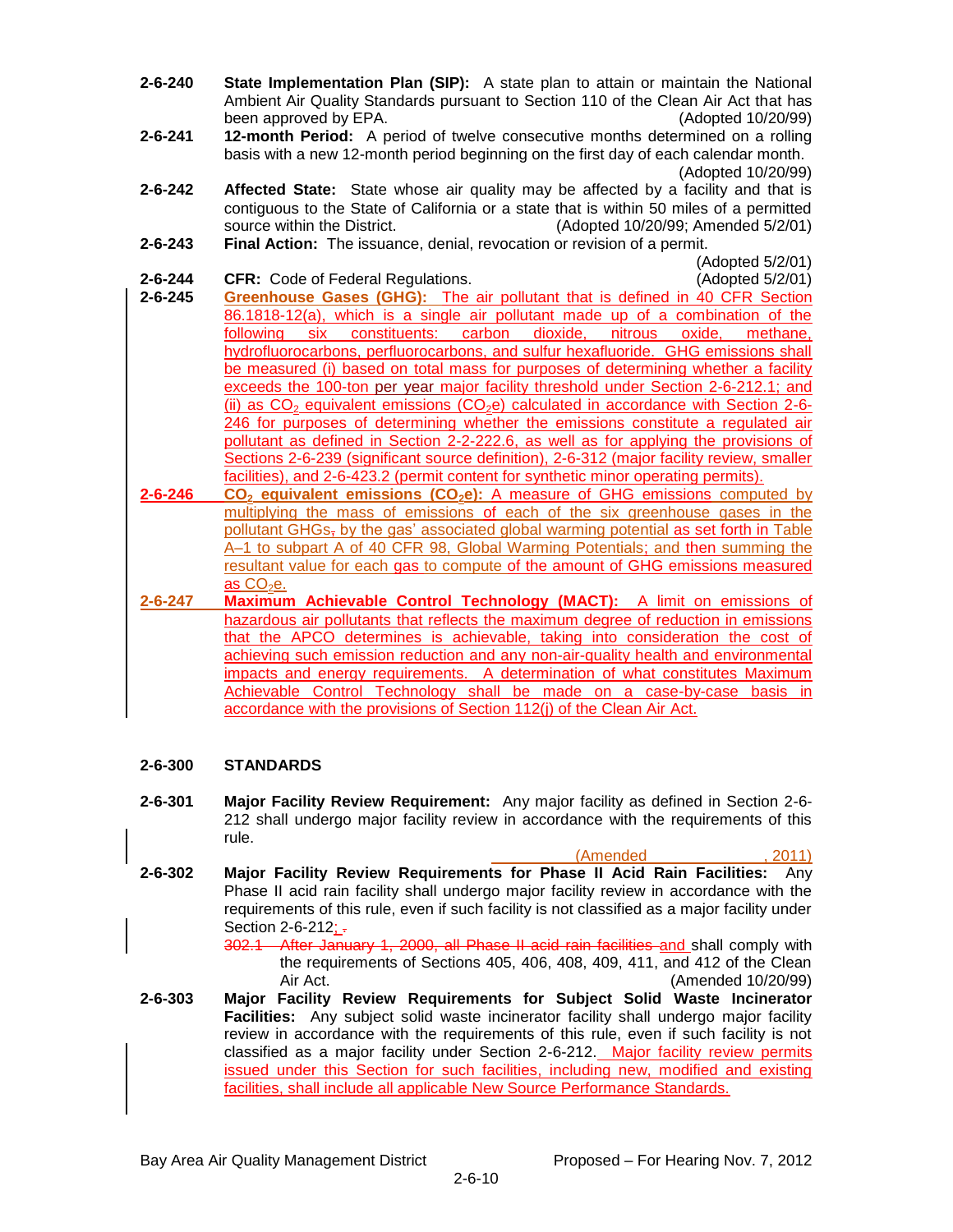- Any relevant Standard of Performance for New Stationary Sources that is adopted by EPA on or after November 15, 1990 shall apply to existing solid waste incinerators as well as to new or modified solid waste incinerators in the District and shall be included in the major facility review permits for such<br>
sources(12)<br>
(12) (Amended 10/20/99; /12)
- **2-6-304 Major Facility Review Requirement for Designated Facilities:** Any designated facility shall undergo major facility review in accordance with the requirements of this rule, even if such facility is not classified as a major facility under Section 2-6-212.

(Amended 10/20/99)

- **2-6-305 Operational Flexibility:** A facility may make a change to the facility or operation without requiring a major facility review permit revision in accordance with the procedures and restrictions set forth in Section 2-6-417 if the change is not a modification pursuant to Title I of the Clean Air Act and does not exceed any emissions allowable under federally enforceable provisions of the permit. Such change shall in no way affect the obligation of the permittee to comply with any applicable requirement including the requirement to obtain an Authority to Construct under Rule 2-1. This provision shall not apply to the phase II acid rain portion of any facility subject to this Rule. (Amended 2/1/95)
- **2-6-306 Emissions Trading:** The APCO shall allow emissions trading within a facility that has a major facility review permit in accordance with the procedures and restrictions set forth in Section 2-6-418. This provision shall not apply to the phase II acid rain portion of any facility subject to this Rule. (Adopted 5/2/01)
- **2-6-307 Non-compliance, Major Facility Review:** Any facility subject to the requirements of this regulation that is not in compliance with any federally enforceable permit condition, any federally enforceable applicable requirement set forth in its major facility review permit, or the requirement to apply for a major facility review permit is in violation of the Clean Air Act and shall be subject to enforcement action, permit termination, permit revocation and reissuance, and/or denial of a permit renewal. Moreover, a facility subject to major facility review which has not submitted a timely and complete permit application by the deadlines set forth in Section 2-6-404 shall not operate. The contract of the contract operate. (Amended 2/1/95, 10/20/99)
- **2-6-308 Major Facility Review and Other District Permitting Requirements:** Submittal of a complete application or an administrative permit amendment request in accordance with this rule shall in no way affect, and shall not constitute compliance with, the requirements for authorities to construct and permits to operate as set forth in Regulation 2, Rules 1 and 2.
- **2-6-309 Prohibited Modifications:** A person shall not modify any source or operation covered by a major facility review permit issued under this rule unless such modification is either: (1) included in an operating scenario addressed in the permit; (2) authorized under this rule; or (3) permitted by the APCO pursuant to an application for a revision to the permit. (Amended 10/20/99)
- **2-6-310 Synthetic Minor Operating Permit Requirement:** Any major facility which elects to accept enforceable permit conditions such that the facility becomes a synthetic minor facility, and is not otherwise subject to major facility review, shall apply for a synthetic minor operating permit. Any facility that files false information with the District in order to obtain a synthetic minor operating permit is in violation of the Clean Air Act and District Regulations and shall be subject to enforcement action. A synthetic minor facility is not subject to the obligations of a major facility unless facility fails to comply with the synthetic minor limits or it becomes a designated facility.

(Amended 10/20/99)

- **2-6-311 Non-compliance, Synthetic Minor Facilities:** Any facility subject to the requirements of a synthetic minor operating permit that is not in compliance with any permit condition set forth in its synthetic minor operating permit shall be subject to enforcement action, permit termination, permit revocation and reissuance, and/or denial of a permit renewal. (Amended 2/1/95, 10/20/99, 5/2/01)
- **2-6-312 Major Facility Review, Smaller Facilities:** Any facility with actual emissions as defined by Section 2-6-235 that exceed any threshold below shall apply for a major facility review permit unless the facility demonstrates that its potential to emit is below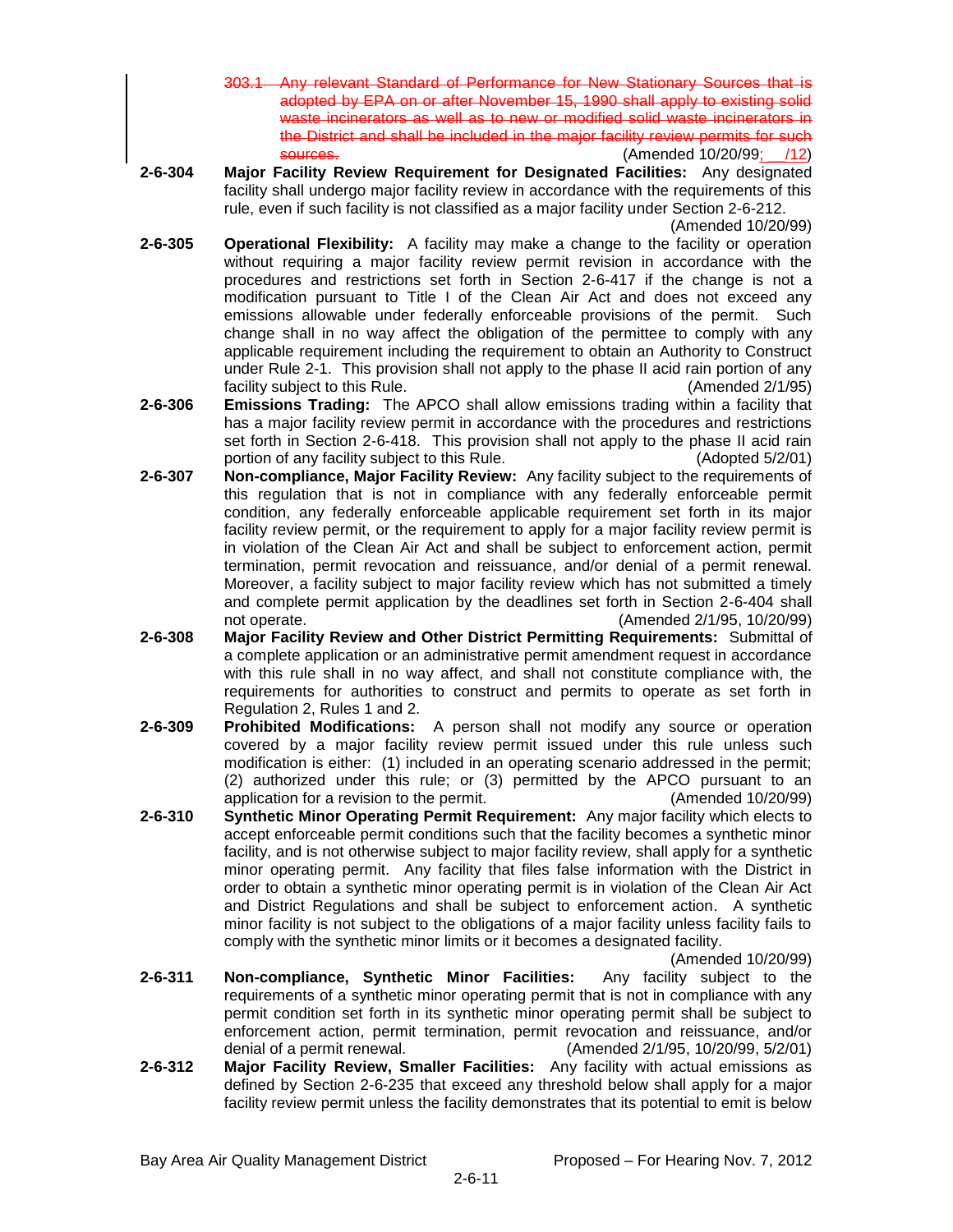the major facility thresholds defined in Section 2-6-212, or the facility has applied for and received a synthetic minor permit.

- 312.1 25 tons per year of any regulated air pollutant except GHG, excluding fugitive emissions per Section 2-6-212;
- 312.2 2.5 tons of any hazardous air pollutant per year including all fugitive emissions of the hazardous air pollutant;
- 312.3 6.25 tons of all hazardous air pollutants per year including all fugitive emissions of hazardous air pollutants;-
- $312.4$  25,000 tons of GHG (measured as  $CO<sub>2</sub>e$ ), excluding fugitive emissions per Section 2-6-212.

For the purpose of this Section, "actual emissions" shall be the maximum emissions for any consecutive 12-month period ending on or after July 24, 1995. A permit application or potential-to-emit demonstration required under this Section shall be submitted within 12 months after the date actual emissions first exceed the threshold levels specified in subsections 312.4, or within 12 months after **[effective date of regulation]**, whichever is later.

(Adopted 10/20/99; Amended 5/2/01)

- **2-6-313 Denial, Failure to Comply:** The APCO shall deny a major facility review permit after providing written notification to the applicant, if the facility, or any source therein, is in violation of any applicable requirement and the facility cannot obtain a compliance schedule in accordance with the Health and Safety Code. (Adopted 5/2/01)
- **2-6-314 Revocation:** The APCO may request the Hearing Board to hold a hearing to determine whether a major facility permit should be revoked if it is found that the holder of the permit is violating any provision in the permit or any applicable requirement. (Adopted 5/2/01)
- **2-6-315 Case-by-Case MACT Requirement:** The APCO shall require the Maximum Achievable Control Technology to limit emissions of hazardous air pollutants in any major facility review permit issued for a facility that meets the following criteria:
	- 315.1 the facility has the potential to emit 10 tons per year or more of any single hazardous air pollutant, or 25 tons per year or more of any combination of hazardous air pollutant; and
	- 315.2 the facility is in a category or subcategory of sources listed by EPA under Section 112(c) of the Clean Air Act; and
	- 315.3 EPA has not promulgated a National Emission Standard for Hazardous Air Pollutants for the category or subcategory of sources by the deadline established under Section 112(e) of the Clean Air Act.

## **2-6-400 ADMINISTRATIVE REQUIREMENTS**

### **2-6-401 Deleted 10/20/99**

- **2-6-402 Fees:** Any facility subject to the requirements of this rule shall pay any applicable fees specified in District Regulation 3, Fees, including Schedule P.
- **2-6-403 Application for Major Facility Review Permit, Permit Renewal, or Permit Revision:** The responsible official for any major facility, phase II acid rain facility, subject solid waste incinerator facility, or designated facility shall apply for a major facility review permit, permit renewal, or permit revision in accordance with all the requirements of this rule. (Amended 2/1/95)
- **2-6-404 Timely Application for a Major Facility Review Permit:** The responsible official for a facility subject to the requirements of Section 403 of Regulation 2, Rule 6, shall submit an application for a major facility review permit to the APCO and to EPA in a timely manner as described below:
	- 404.1 The initial application for a major facility review permit shall be submitted by the applicant within 12 months after the facility becomes subject to Regulation 2, Rule 6.
	- 404.2 An application for a five-year renewal of the terms and conditions of a major facility review permit shall be submitted by the applicant at least 6 months but no earlier than 12 months prior to the date on which the five-year period for the validity of the terms and conditions of the permit expires.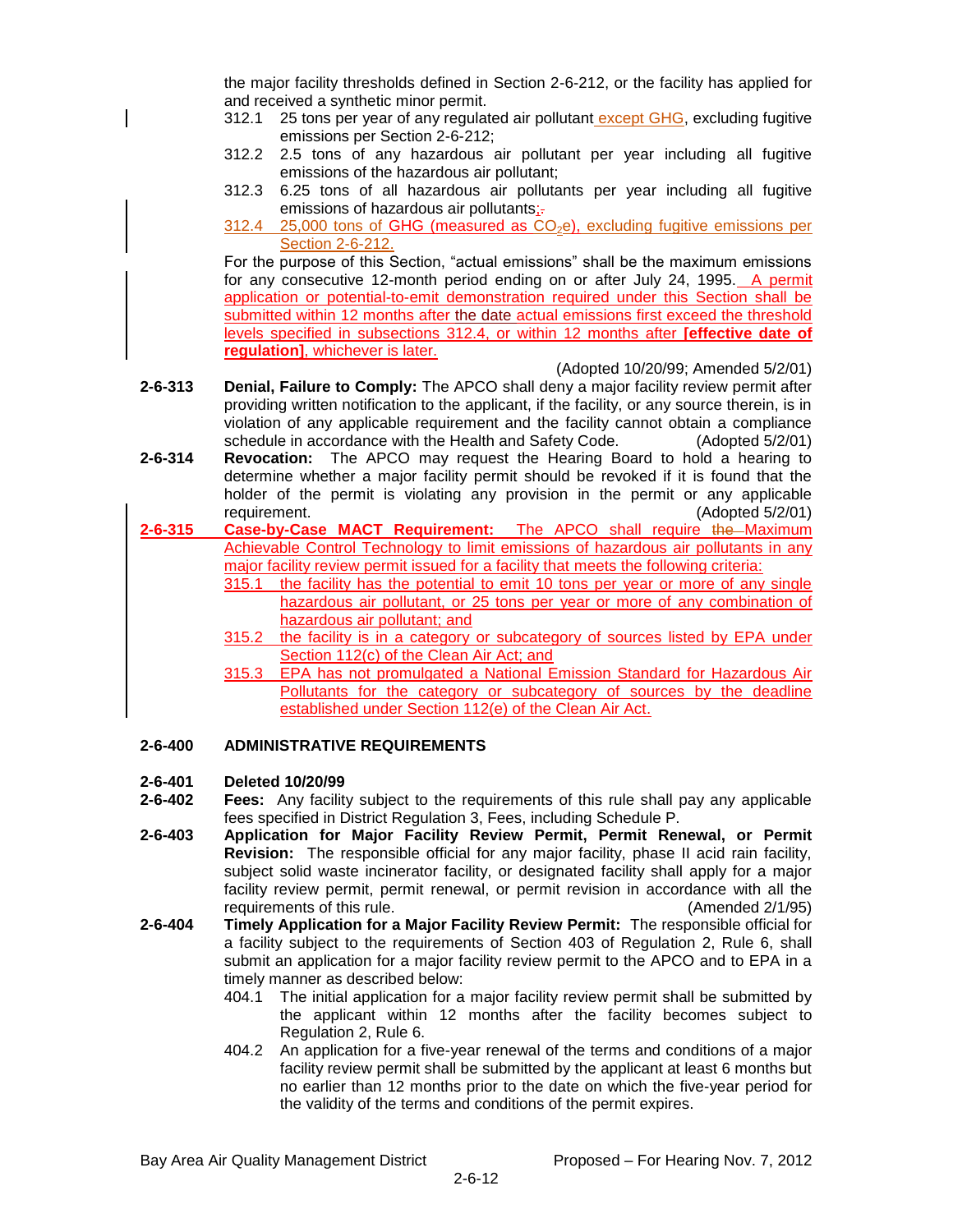- 404.3 An application for a significant permit revision shall be submitted by the applicant prior to commencing an operation associated with a significant permit revision. Where an existing federally enforceable major facility review permit condition would prohibit such change in operation, the responsible official must request preconstruction review and obtain a major facility review permit revision before commencing the change.
- 404.4 An application for a minor permit revision shall be submitted by the applicant prior to commencing any operation associated with the minor permit revision.
- 404.5 A phase II acid rain facility shall apply for a major facility review permit in accordance with the deadlines in Section 404.1 of this rule.
- 404.6 Any major facility subject to Section 112(j) of the federal Clean Air Act must submit an application for a major facility review permit no later thant 18 months after the date the U. S. Environmental Protection Agency fails to promulgate any emission standard listed pursuant to Clean Air Act Section 112(c)(1) according to the schedule promulgated under Clean Air Act Section 112(e).
- 404.7 Deleted 10/20/99
- 404.8 The initial application for a major facility review permit for a existing major facility with actual emissions lower that 50 tons per year of each regulated air pollutant except CO2e and GHG, and 7 tons per year of any hazardous air pollutant shall be submitted by the applicant by October 20, 2000Deleted  $/$   $/2012$ .

(Amended 2/1/95; 10/20/99)

- **2-6-405 Complete Application for a Major Facility Review Permit:** All applications for an initial major facility review permit, for a significant revision to an existing major facility review permit, and for a five-year renewal of the terms and conditions of a major facility review permit shall contain the following information in addition to the information required by Regulation 2-1-202:
	- 405.1 All relevant BAAQMD permit application forms;
	- 405.2 A description of the facility's processes and products (by Standard Industrial Classification Code) including any associated with an operating scenario identified by the facility;
	- 405.3 A statement certifying that any fee required by District Regulation 3 has been paid;
	- 405.4 Identification and description of:
		- 4.1 each permitted source at the facility
		- 4.2 each source or other activity that is exempt from the requirement to obtain a permit or excluded from District rules or regulations under Regulation 2, Rule 1, and a citation of the section of the rule under which it is exempted or excluded;
	- 405.5 A list, including citation and description, of all applicable requirements for each source;
	- 405.6 A calculation and summary of annual emissions (including fugitive emissions) of any regulated air pollutants, or hazardous air pollutants, and GHGs from each source or any emission--producing activity if the source or activity is a significant source of an air pollutant as defined by Section 2-6-239. Emission calculations and summaries for pollutants emitted below the significance thresholds are not required for such sources or activities that have emissions of other pollutants above these thresholds. The above emission calculations shall also be submitted for any alternate operating scenarios that are submitted with the application;
	- 405.7 A description of the compliance status of the facility with respect to all applicable requirements;
	- 405.8 A compliance statement as follows:
		- 8.1 A statement that the facility will continue to comply with all applicable requirements with which it is currently in compliance;
		- 8.2 A statement that the facility will meet all applicable requirements on a timely basis as requirements become effective during the permit term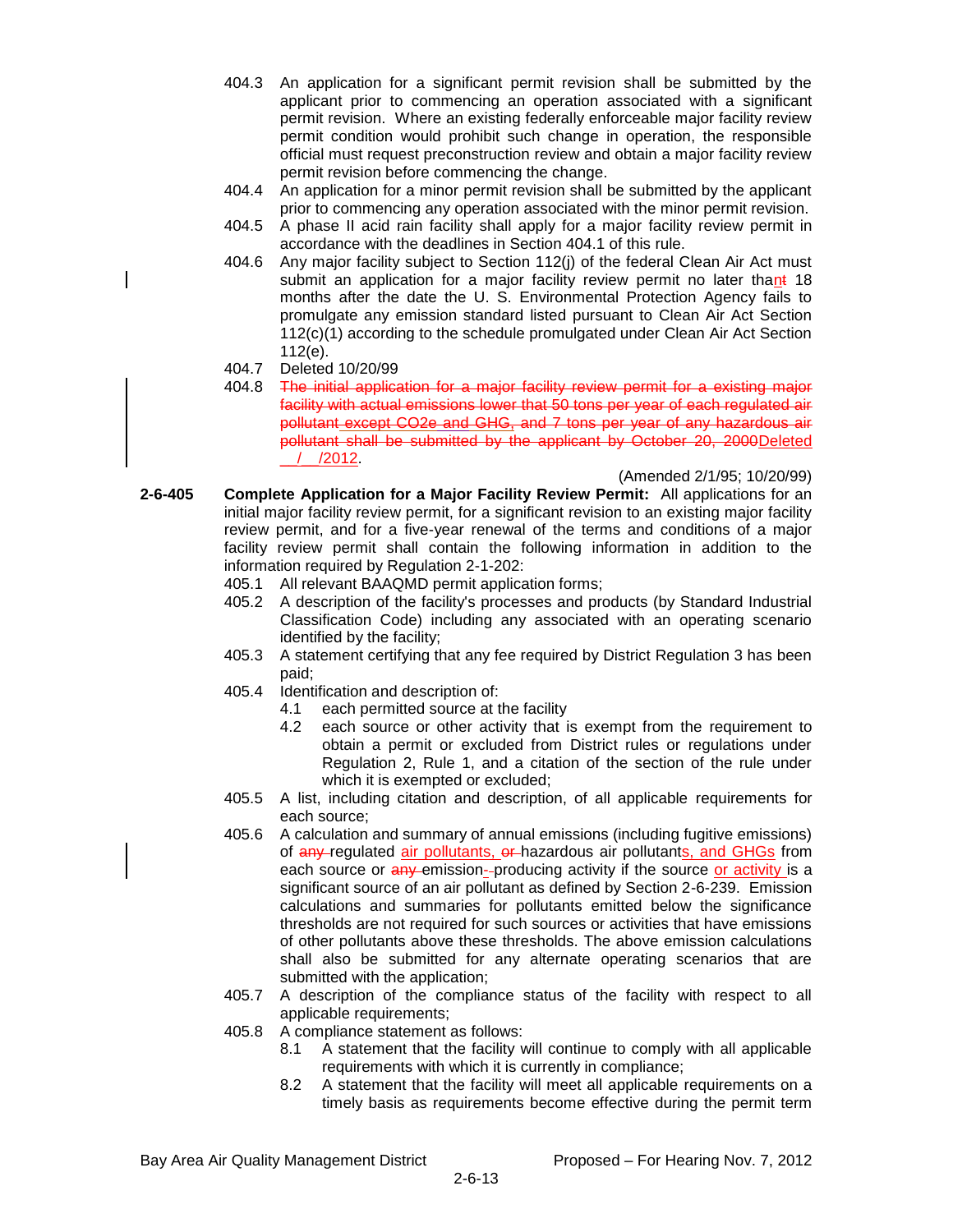and a narrative of how the facility will achieve compliance with all applicable requirements if the facility is not currently doing so; and

- 8.3 A copy of any schedule of compliance applicable to the facility's operations regarding air quality which has been issued by the District's Hearing Board, the California Air Resources Board, or any court of competent jurisdiction;
- 405.9 A compliance certification by a responsible official of the facility that the application forms and all accompanying reports and other required compliance certifications are true, accurate, and complete based on information and belief formed after reasonable inquiry; and

405.10 All information required by Volume II of the District's Manual of Procedures. An application may reference, rather than explicitly list, certain pre-existing information and be considered initially complete. The type of information that may be referenced includes District-issued rules, regulations, permits and published protocols; pollutant emission inventories and supporting calculations; emission monitoring reports, compliance reports and source tests; annual emissions statements; process and abatement equipment lists and descriptions; current operating and pre-construction permit terms; and permit application materials previously submitted. However, the Summary Forms and the Certification of Compliance must be completed in full. Any applicant who fails to submit any relevant facts or who has submitted incorrect information in a permit application shall submit the supplementary facts or corrected information upon becoming aware of such failure or incorrect submittal. In addition, the applicant must provide additional information as necessary to address any requirements that become applicable. Applications for significant permit revisions shall include the above information only for those sources that will be modified. A copy of all applications and subsequent documents pertaining to the applications shall be sent to EPA by the applicant.

(Amended 4/5/95, 10/20/99, 5/2/01)

- **2-6-406 Application for a Minor Permit Revision:** An application for a minor permit revision to a major facility review permit shall contain:
	- 406.1 A description of the proposed change, the emissions resulting from the proposed change, and any new applicable requirements that will apply if the change occurs;
	- 406.2 A draft permit including the proposed change;
	- 406.3 A request by the responsible official that the minor revision procedures be used;
	- 406.4 A certification by the responsible official that the proposed change is a minor revision as defined in Section 2-6-215; and
	- 406.5 All documents or information required by Section 2-6-405 as they pertain to sources affected by the minor revision.

A facility that has submitted an application for a minor revision may proceed with the revision if the facility complies with the proposed permit terms and conditions. If the facility fails to comply with the proposed terms during the time that the application is being processed, the existing permit terms and conditions may be enforced against it. (Amended 10/20/99)

- **2-6-407 Application Shield:** A facility shall not be subject to enforcement action for not possessing a major facility review permit if the facility fulfills the following three conditions:
	- 407.1 The facility has filed with the APCO a complete and timely application for an initial major facility review permit or for a five-year renewal of an existing major facility review permit;
	- 407.2 The APCO has not acted on the application; and
	- 407.3 The facility has honored all requests from the APCO for further information relating to the application by the date specified in writing of the request.

If the facility has not submitted a timely and complete application, the period of noncompliance shall be the period between the submittal deadline and the actual submittal. (Amended 10/20/99)

**2-6-408 Completeness Determination:** The APCO shall determine whether a major facility review permit application is complete as follows: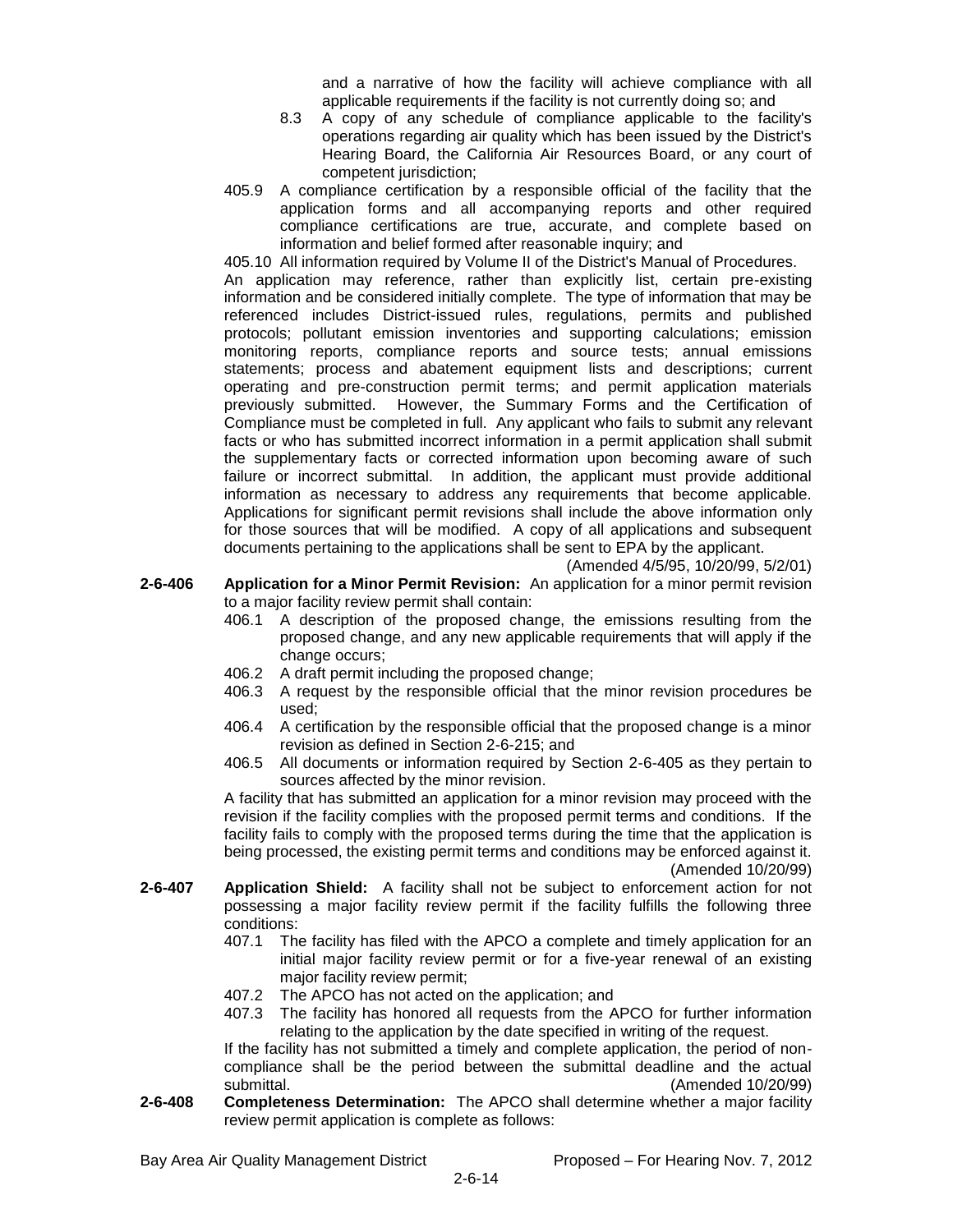- 408.1 Application for an initial permit, for a five-year renewal or for a significant permit revision: The APCO shall determine completeness no later than 60 calendar days following receipt of the application. Unless the APCO requests additional information or otherwise notifies the applicant of incompleteness within 60 days of receipt of the application, the application shall be deemed complete as of the date of receipt.
- 408.2 An application for a minor permit revision: The APCO shall determine completeness within 30 days of receipt of the application. Unless the APCO requests additional information or otherwise notifies the applicant of incompleteness within 30 days of receipt of the application, the application shall be deemed complete as of the date of receipt. The APCO will determine whether the revision qualifies as a minor revision during the 30 day period.
- 408.3 After an application is deemed complete, the APCO may request in writing additional information necessary to evaluate or take final action on the permit. The facility shall have until the date specified in writing to respond to these requests. The APCO may declare a major facility review permit application incomplete if a facility fails to respond to a request for additional information.

(Amended 10/20/99)

- **2-6-409 Permit Content:** A major facility review permit shall contain the following information and provisions:
	- 409.1 A listing of all applicable requirements including emission limitations, permit conditions and operational or throughput standards or limits that apply to the facility, and a reference to the origin of each such requirement;
	- 409.2 Testing, monitoring, reporting and recordkeeping requirements:
		- 2.1 All applicable requirements for monitoring, recordkeeping and reporting, including applicable test methods and analysis procedures;
		- 2.2 Additional requirements for testing, monitoring, reporting and recordkeeping sufficient to assure compliance with the applicable requirements. Where the applicable requirement does not require periodic monitoring or testing, the permit shall contain periodic monitoring sufficient to yield reliable data from the relevant time periods that is representative of the source's compliance with the permit;
	- 409.3 A restatement of the requirement of District Regulation 1-440 that the facility's owner or operator must provide the APCO with reasonable access to the premises of the facility;
	- 409.4 A restatement of the requirement of District Regulation 1-441 and of Section 2-6-501 that the facility's owner or operator must provide the information, records, and reports requested or specified by the APCO;
	- 409.5 A severability clause to ensure the continued validity of permit requirements in the event of a challenge to any portion of the permit;
	- 409.6 The duration of the major facility review permit, not to exceed five years;
	- 409.7 A statement that: (a) the owner or operator of the facility must comply with all permit conditions and limitations set forth in the major facility review permit; (b) an application for a change in the permit by the owner or operator of the facility does not revoke or limit the applicability of any permit condition in the permit; (c) the major facility review permit does not convey a property right or exclusive privilege; and (d) the facility must keep a record in a contemporaneous log when the facility changes any aspect of its operations from one permitted scenario to another;
	- 409.8 Provisions specifying the conditions under which the permit may be reopened for cause and modified, revoked, reissued, or terminated, prior to the end of the term;
	- 409.9 Deleted 5/2/01.
	- 409.10 A schedule of compliance containing the following elements:
		- 10.1 A statement that the facility shall continue to comply with all applicable requirements with which it is currently in compliance;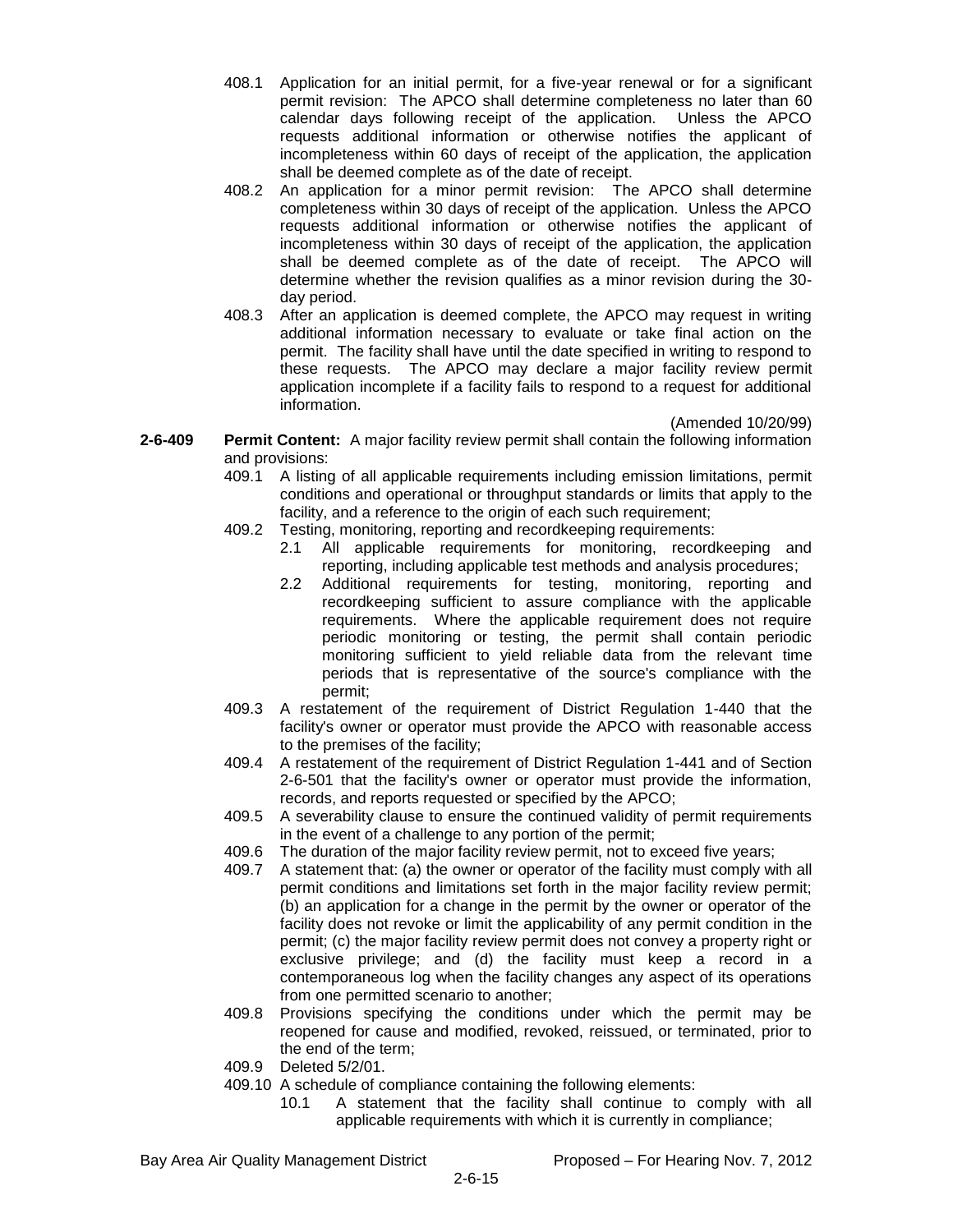- 10.2 A statement that the facility shall meet all applicable requirements on a timely basis as requirements become effective during the permit term; and
- 10.3 If the facility is out of compliance with an applicable requirement at the time of issuance, revision, or reopening, the schedule of compliance shall contain a plan by which the facility will achieve compliance. The plan shall contain deadlines for each item in the plan. The schedule of compliance shall also contain a requirement for submission of progress reports by the facility at least every six months. The progress reports shall contain the dates by which each item in the plan was achieved and an explanation of why any dates in the schedule of compliance were not or will not be met, and any preventive or corrective measures adopted.
- 409.11 Terms and conditions for reasonably anticipated operating scenarios;
- 409.12 Terms and conditions for any approved permit shield;
- 409.13 A provision for payment of fees required by Regulation 3;
- 409.14 An identification of those terms and conditions of the permit which are not federally enforceable because they are not derived from any requirement of the Clean Air Act;
- 409.15 For Phase II acid rain facilities, all acid rain provisions of a permit shall be contained in a separate and complete section of the permit. This section shall contain a permit condition prohibiting emissions exceeding the allowances that a facility holds under Title IV of the Clean Air Act;
- 409.16 Any terms and conditions for emissions trading approved under Section 2-6- 418;
- 409.17 A requirement for annual compliance certifications, unless compliance certifications are required more frequently than annually in an applicable requirement or by the APCO;
- 409.18 A requirement for reports of all required monitoring at least once every six months,
- 409.19 All requirements and provisions pertaining to major facility review permits as set forth in Volume II of the District's Manual of Procedures, and
- 409.20 A certification requirement for all documents submitted pursuant to a major facility review permit. The certification shall state that based on information and belief formed after reasonable inquiry, the statements and information in the document are true, accurate, and complete. The certifications shall be signed by a responsible official for the facility.

#### (Amended 2/1/95, 10/20/99, 5/2/01)

- **2-6-410 Final Action for Initial Permit Issuance, Five-Year Renewal, Reopenings, and Revisions:** The APCO shall take final action on each major facility review permit application as follows:
	- 410.1 The APCO shall take final action on an application for an initial permit, a significant permit revision, or a permit renewal within eighteen months after receipt of an application that has been deemed complete. No permit shall be issued until after all required EPA and public review. If a facility submits a timely and complete application for renewal, all terms and conditions of the permit shall remain in effect until the renewal permit has been issued or denied.
	- 410.2 The APCO shall take action to issue or deny a minor permit revision within 90 days of receipt of the application or within 15 days after the end of the EPA Administrator's 45-day review, whichever is later;
	- 410.3 After the APCO has reopened an existing permit for cause, pursuant to Section 2-6-415, the APCO shall take final action to modify, revoke and reissue, or terminate that permit within 12 months after the date on which the permit is formally reopened.
	- 410.4 The APCO shall take final action on an application containing an early reduction demonstration within nine months after the APCO determines that the application is complete.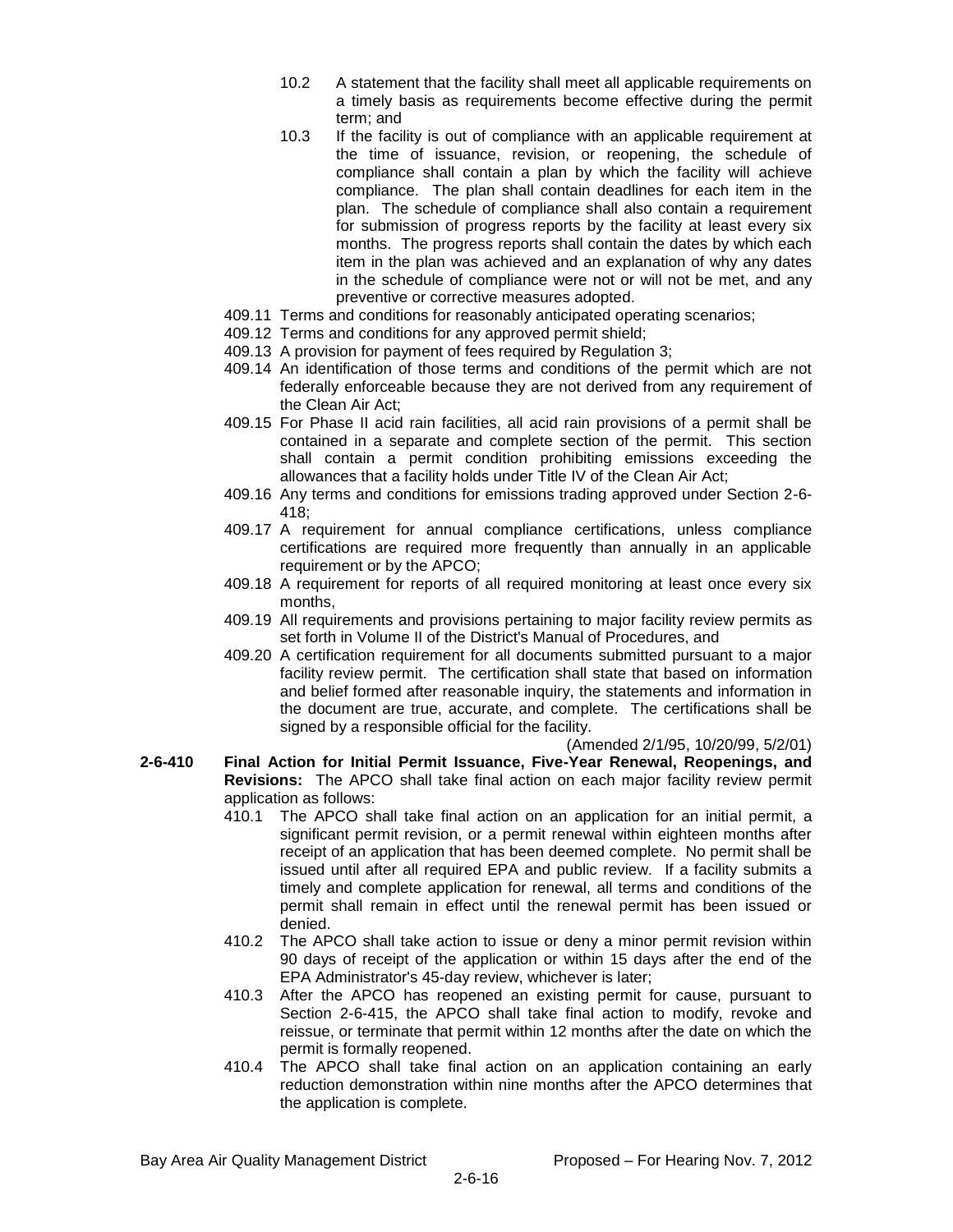- 410.5 Submittal of applications for, and the permitting, revision, and reopenings of the acid rain portion of a major facility review permit shall occur in accordance with the deadlines set forth in Title IV of the Clean Air Act and the regulations promulgated thereunder.
- 410.6 Notwithstanding the deadline set forth in subsection 410.1 above, for existing facilities that become subject to MFR on the date that the program receives EPA approval, the APCO shall take final action by July 1, 2001.

(Amended 2/1/95, 10/20/99)

- **2-6-411 Reports to EPA and Public Petitions for Major Facility Review Permits:** For all initial applications, five-year renewals, and proposed minor and significant permit revisions pursuant to this Rule, the APCO shall submit to EPA for review and comment each proposed permit and each final major facility review permit. The EPA review shall be subject to the following:
	- 411.1 EPA shall have 45 days from receipt of the proposed permit to review the proposed terms and conditions and to object to them in writing.
	- 411.2 If EPA objects to the proposed terms and conditions of a permit within the specified 45-day period, the APCO shall submit appropriate revisions that address EPA's objections within 90 days after being notified of EPA's objection and issue the permit.
	- 411.3 If EPA does not object to the proposed terms and conditions of a major facility review permit within the specified 45-day period, any person dissatisfied with the proposed terms and conditions may petition EPA to reconsider the matter within 60 days thereafter. Any such petition must be based on objections raised during the public comment period on the proposed permit, unless the petitioner demonstrates that it was impracticable to do so or that the grounds for the objection arose after the close of the original public comment period. EPA may object to the proposed permit on the basis of such petition. This provision does not apply to minor revisions.
		- 3.1 If the APCO has not yet issued a proposed permit, the APCO shall make appropriate revisions prior to issuing the permit.
		- 3.2 If the APCO has issued the permit following the 45-day EPA comment period but before receipt of an EPA objection based on public petition, the permit may be reopened for cause by the APCO in accordance with Section 2-6-415, or by the EPA in accordance with 40 CFR  $70.7(q)$ . In such event, the requirements of the permit shall remain in effect while the EPA or the APCO determines whether to modify, terminate, or revoke and reissue the permit.
	- 411.4 Deleted 10/20/99
	- 411.5 If the APCO schedules a public hearing after the proposed permit has been submitted to EPA, the APCO will withdraw the permit from EPA review, and resubmit the permit after the public hearing date.

(Amended 2/1/95, 10/20/99, 5/2/01)

- **2-6-412 Public Participation, Major Facility Review Permit Issuance:** The APCO shall notify the public and affected states in advance of any proposed initial issuance, significant revision or five-year renewal of a major facility review permit, in accordance with the following procedures:
	- 412.1 The APCO shall publish a notice in a major newspaper in the area where the facility is located and send the notice to affected states and to persons on a mailing list of persons who have requested in writing to receive these notifications. The APCO may use other methods in addition to the two above if necessary to assure adequate notice to the affected public and states.
	- 412.2 The notice shall identify by name and address the facility, the permittee and the permitting authority. The notice shall include information about the operation to be permitted, any proposed change in emissions, a District source for further information, a brief description of the comment procedures, and a description of procedures to request a hearing.
	- 412.3 The notice shall provide at least 30 days for public comment.
	- 412.4 The APCO shall give notice of any public hearing at least 30 days prior to the hearing.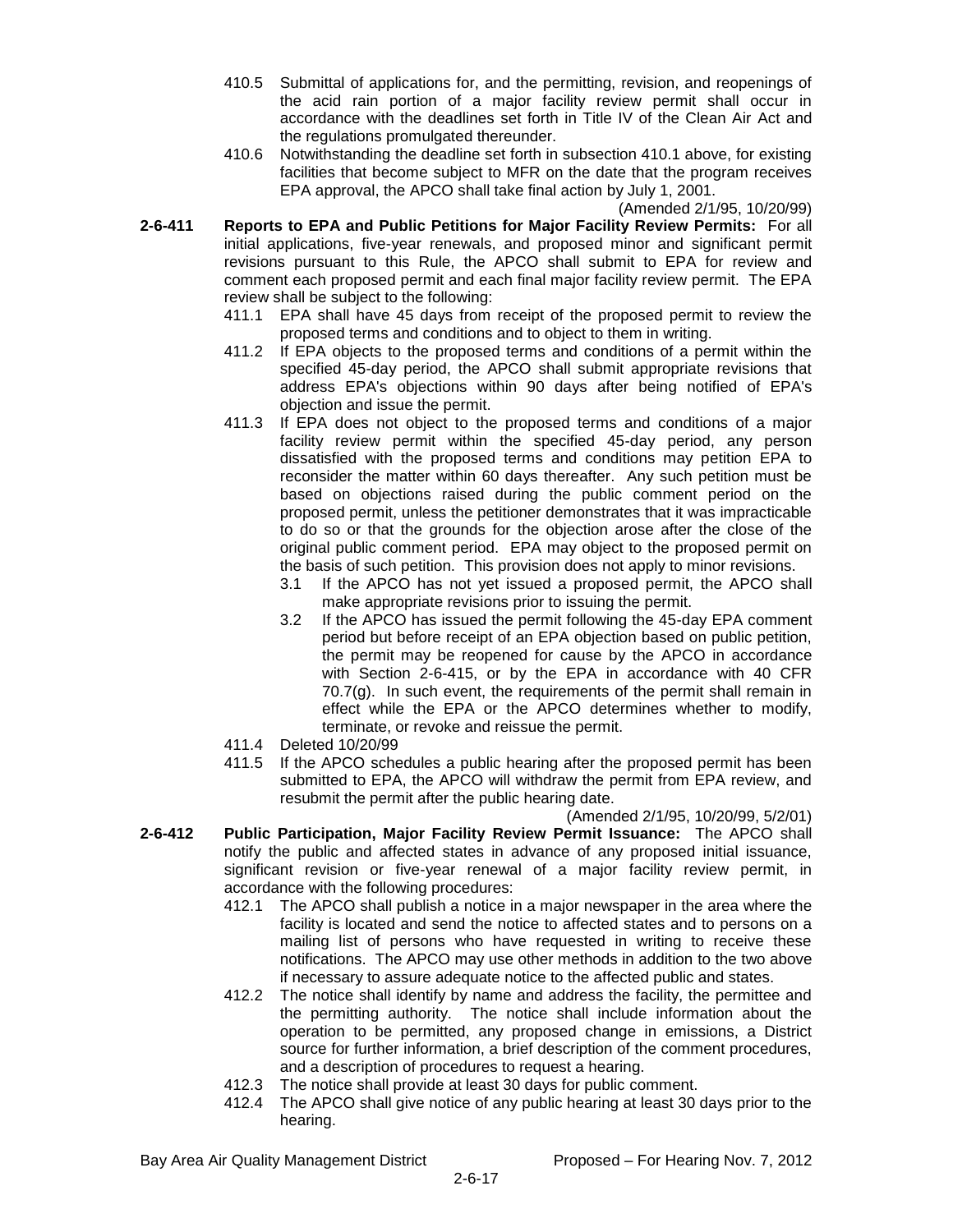- 412.5 The APCO shall keep a record of the commenting persons or states and the issues raised in all such comments for five years.
- 412.6 Written notification of any decision by the APCO not to incorporate any recommendations for the proposed permit that an affected state submitted during the public comment period shall be sent to U.S. EPA and affected states. (Amended 10/20/99, 5/2/01)
- **2-6-413 Administrative Permit Amendment Procedures:** The APCO may make administrative permit amendments as follows:
	- 413.1 Regulations promulgated under Title IV of the Clean Air Act shall govern administrative permit amendments to the acid rain portion of any permit.
	- 413.2 The APCO shall take final action on a request for an administrative permit amendment no later than 60 days from the receipt of the request, provided that the APCO determines that the amendment is covered under Section 2-6-201.
	- 413.3 The APCO may initiate an administrative permit amendment provided that the amendment is covered under Section 2-6-201.
	- 413.4 The APCO shall submit a copy of the revised permit to EPA.
	- 413.5 The facility may implement the changes covered by the administrative permit amendment immediately upon submittal of a request.
	- 413.6 Any request for a change in ownership shall include a written agreement between the parties to the transaction which specifies the date of transfer of the permit including permit responsibility, coverage, and liability.

(Amended 10/20/99)

- **2-6-414 Minor Permit Revision Procedures:** The APCO shall take action on applications for minor permit revisions as follows:
	- 414.1 The APCO shall notify EPA of the proposed minor permit revision within 5 working days of the APCO's issuance or waiver of the authority to construct required under section 2-1-301.
	- 414.2 The APCO shall act on the proposed minor revision within 15 days after the end of EPA's 45-day review period or within 90 days of receipt of the application, whichever is later.
	- 414.3 If prior to taking action on a proposed minor revision the APCO determines that the proposed revision should be reviewed as a significant revision, the APCO shall revise the draft permit revision accordingly and shall submit this version to the EPA. In any such event, the provisions of Sections 2-6-411 and 412 shall apply to all further consideration of the proposed revision.

(Amended 10/20/99, 5/2/01)

- **2-6-415 Reopening for Cause:** Proceedings to reopen and reissue a major facility review permit shall follow the same procedures that apply to the issuance of an initial major facility review permit and shall affect only those parts of the permit for which cause to reopen exists. Except in the case of an emergency, the APCO shall provide to the facility a notice of intent to reopen the permit at least 30 days in advance of the proposed reopening date. The APCO shall reopen and revise a major facility review permit under the following circumstances:
	- 415.1 Additional requirements become applicable to a major facility having three or more years remaining before that facility's next scheduled major facility review. The APCO shall complete a reopening within 18 months after promulgation of the applicable requirement. (Reopening is not required if the effective date of the additional requirement is later than the date on which that facility's next scheduled major facility review is due);
	- 415.2 Additional requirements become applicable to Phase II acid rain facilities under the acid rain program. Upon approval by the EPA, excess emissions offset plans developed under this program shall be incorporated into the permit;
	- 415.3 The APCO determines that the permit contains a material mistake or that inaccurate statements were made in establishing the emissions standards or other terms or conditions of the permit; or
	- 415.4 The APCO determines that the permit must be revised or revoked to assure compliance with the applicable requirements.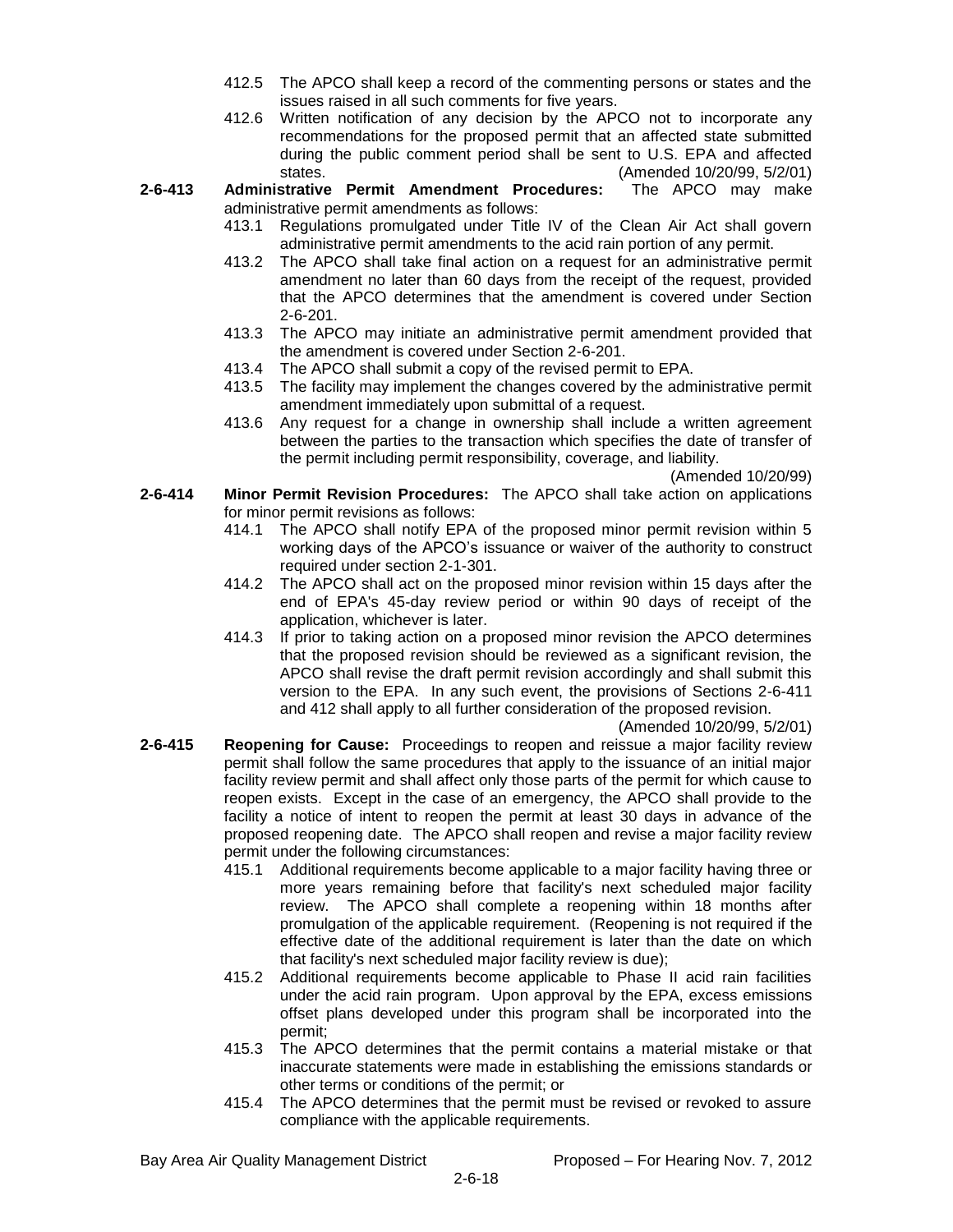- **2-6-416 Term for Major Facility Review:** Once a major facility review permit is issued to a facility, except insofar as the permit must be reopened in accordance with Section 2-6-415, the terms and conditions of that permit shall remain valid for a period of five years from the date of issuance unless the facility agrees to a shorter term. However, Phase II acid rain facilities shall not have permits that contain a shorter term. At the conclusion of every such term, the APCO must review the terms and conditions of a major facility review permit in the same way as an application for an initial major facility review permit.
	- 416.1 The issuance of a revision to an existing major facility review permit at any time during the course of the term for which the terms and conditions of that permit are valid shall not affect or extend the renewal date.
	- 416.2 A facility subject to this rule shall continue to provide throughput update information as required by the District and to pay the annual fees required by Regulation 3, including Schedule P. (Amended 10/20/99, 5/2/01)
- **2-6-417 Operational Flexibility Procedures:** A facility shall give written notice to the APCO of any changes made to the facility, pursuant to Section 2-6-305 - Operational Flexibility. The notice shall be received by the APCO at least 30 days prior to the change. The notice shall contain a description of the change, the date on which the change will occur, any change in emissions, and any permit term or condition that is no longer applicable as a result of the change. The facility and the District shall each attach such notice to its copy of the permit.
- **2-6-418 Emissions Trading Procedures:** The responsible official for a facility may propose that an emissions trading provision be included in its major facility review permit as follows:
	- 418.1 The responsible official shall submit an application pursuant to Regulation 2- 1-301 to incorporate the trading provisions into the permits of the affected sources. The application must identify the District regulations that provide for the proposed trading provisions and demonstrate that the trading provisions comply with all applicable District regulations.
	- 418.2 The APCO shall approve the request if the provisions comply with all applicable District regulations.
	- 418.3 The proposal shall include an emissions cap allowing for the trading of emissions increases and decreases, permit conditions, recordkeeping requirements and replicable procedures for determining compliance with applicable requirements;
	- 418.4 The proposed emissions trades shall be quantifiable and federally enforceable; and
	- 418.5 Once the emissions trading provisions have been incorporated into the permit, the facility shall notify the APCO in writing at least seven days prior to a trade. The notification shall state when the trade will occur, what change in emissions will result, and how the trade will comply with the emission trading provisions.
	- 418.6 The APCO shall incorporate the trading provisions in the initial MFR permit issuance, or, if the permit has been issued, shall incorporate the trading provisions into the permit MFR using the minor or significant permit revision procedures. (Adopted 5/2/01)
- **2-6-419 Availability of Information:** The contents of permit applications, compliance plans, emissions or compliance monitoring reports, and compliance certification reports shall be available to the public, subject to the restrictions of the District's Administrative Code, Section 11. The contents of the permit shall be available to the public and shall not be subject to the above restrictions.
- **2-6-420 Application for a Synthetic Minor Operating Permit:** A facility which seeks to become a synthetic minor facility shall apply for a synthetic minor operating permit in accordance with the requirements of this rule. If a synthetic minor facility plans a physical or operational change which would increase its potential to emit such that it would exceed any threshold for a major facility, the facility shall become subject to major facility review and shall apply for a major facility review permit prior to making the change. A facility may also elect to accept synthetic minor permit conditions to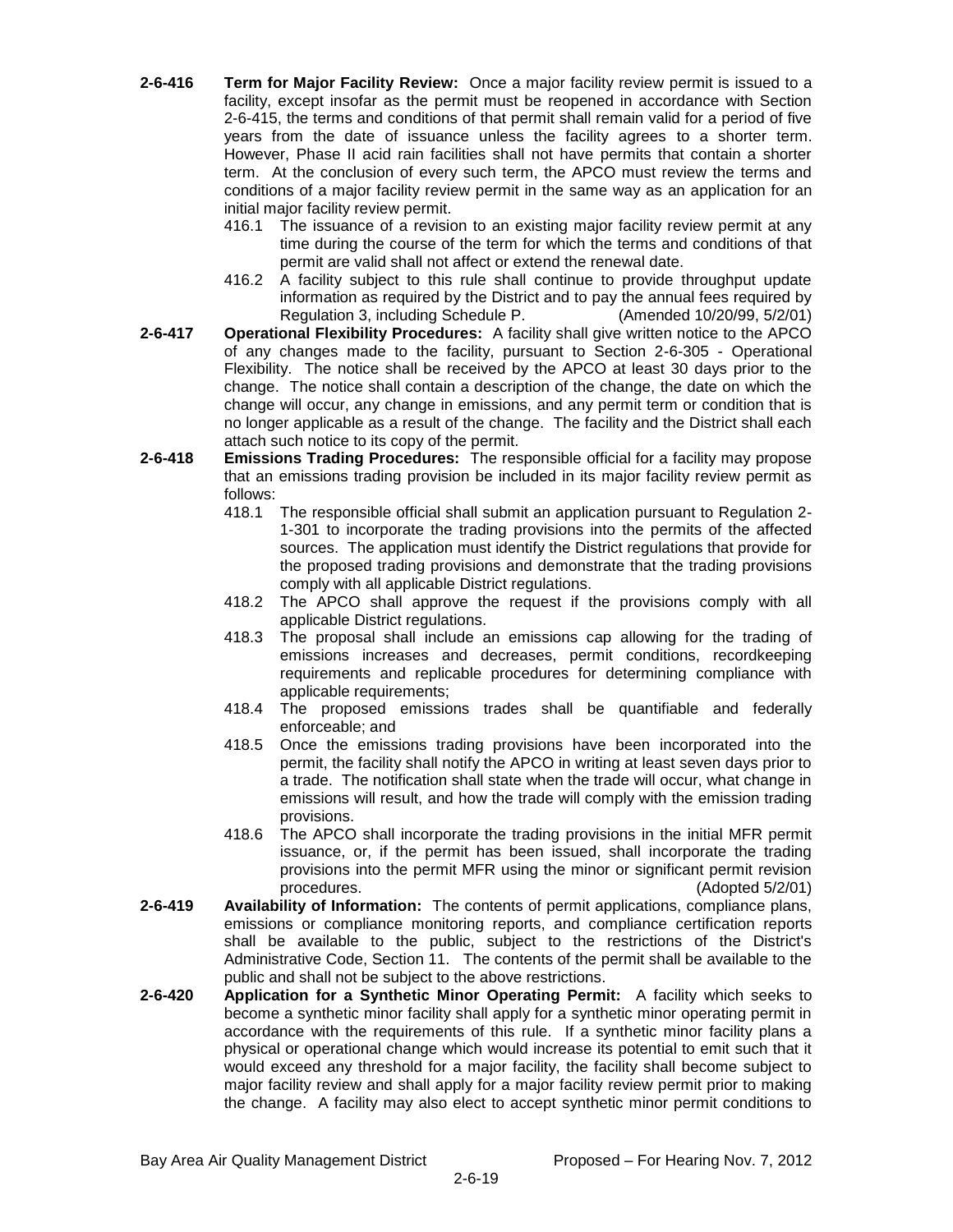limit the potential to emit of a source or operation to avoid requirements other than Major Facility Review. (Amended 2/1/95, 10/20/99, 5/2/01)

- **2-6-421 Timely Application for a Synthetic Minor Operating Permit:** An application for a synthetic minor operating permit or synthetic minor operating permit revision shall be submitted in a timely manner as described below:
	- 421.1 A facility which elects to apply for a synthetic minor operating permit in order to avoid the requirement to obtain a major facility review permit shall apply for and receive a synthetic minor operating permit prior to the date by which it would have to apply for a major facility review permit.
	- 421.2 Any facility not subject to the requirements of Regulation 2, Rule 6, may apply for a synthetic minor operating permit at any time, in accordance with Section 2-6-422.
	- 421.3 A facility seeking a synthetic minor operating permit revision (as defined by Section 2-6-232) shall apply for the revision in accordance with Section 2-6- 422 and receive approval prior to making the change at the facility.
	- 421.4 For a revision to a synthetic minor operating permit which will not change any condition of the permit that establishes a facility-wide emission limit or that specifies the monitoring and recordkeeping requirements necessary to verify ongoing compliance with a facility-wide emission limit, an application must be received by the APCO in accordance with the requirements of Regulation 2, Rule 2, New Source Review.
	- 421.5 For a physical or operational change to a synthetic minor facility which would increase the facility's potential to emit to a level above that of a major facility, the facility must undergo preconstruction review, apply for a major facility review permit in accordance with the requirements of this rule, and apply for a cancellation of the synthetic minor permit prior to commencing the change. Any increase in the emission limits shall be subject to the requirements of Regulation 2, Rules 1 and 2.
	- 421.6 Renewals of synthetic minor operating permits shall be made in accordance with the requirements of Regulation 3-207.

421.7 Deleted 10/20/99 (Amended 2/1/95, 10/20/99, 5/2/01)

- **2-6-422 Complete Application for a Synthetic Minor Operating Permit:** An application for a synthetic minor operating permit or for a synthetic minor operating permit revision (as defined by Section 2-6-232) shall contain the following:
	- 422.1 All relevant BAAQMD permit application forms;
	- 422.2 A statement certifying payment of any fee required by District Regulation 3, including Schedule P;
	- 422.3 Identification and description of all existing sources at the facility, including sources that are exempt from permits under Regulation 2, Rule 1;
	- 422.4 A calculation (following the protocol set forth in the Manual of Procedures, Volume II, Part 3, subsection 2.2.2.c) of annual and monthly maximum emissions of regulated air pollutants and hazardous air pollutants from the facility. All fugitive emissions of hazardous air pollutants shall be included. For fugitive emissions of regulated air pollutants, only those from facility categories listed in the Manual of Procedures, Volume II, Part 3, Section 1 shall be included;
	- 422.5 Proposed permit conditions to limit facility-wide emissions to below the thresholds for a major facility; and
	- 422.6 Proposed permit conditions imposing monitoring, recordkeeping and reporting requirements sufficient to determine ongoing compliance.

Applications for a synthetic minor permit revision shall include the above information only for those sources that will be modified. Applications for a synthetic minor operating permit for the purpose of avoiding a requirement other than major facility review shall include the above as they apply to the sources for which limits are proposed. (Amended 2/1/95, 10/20/99)

**2-6-423 District Procedures for Synthetic Minor Operating Permits:** The APCO shall take action on applications for synthetic minor operating permits and for synthetic minor operating permit revisions as follows: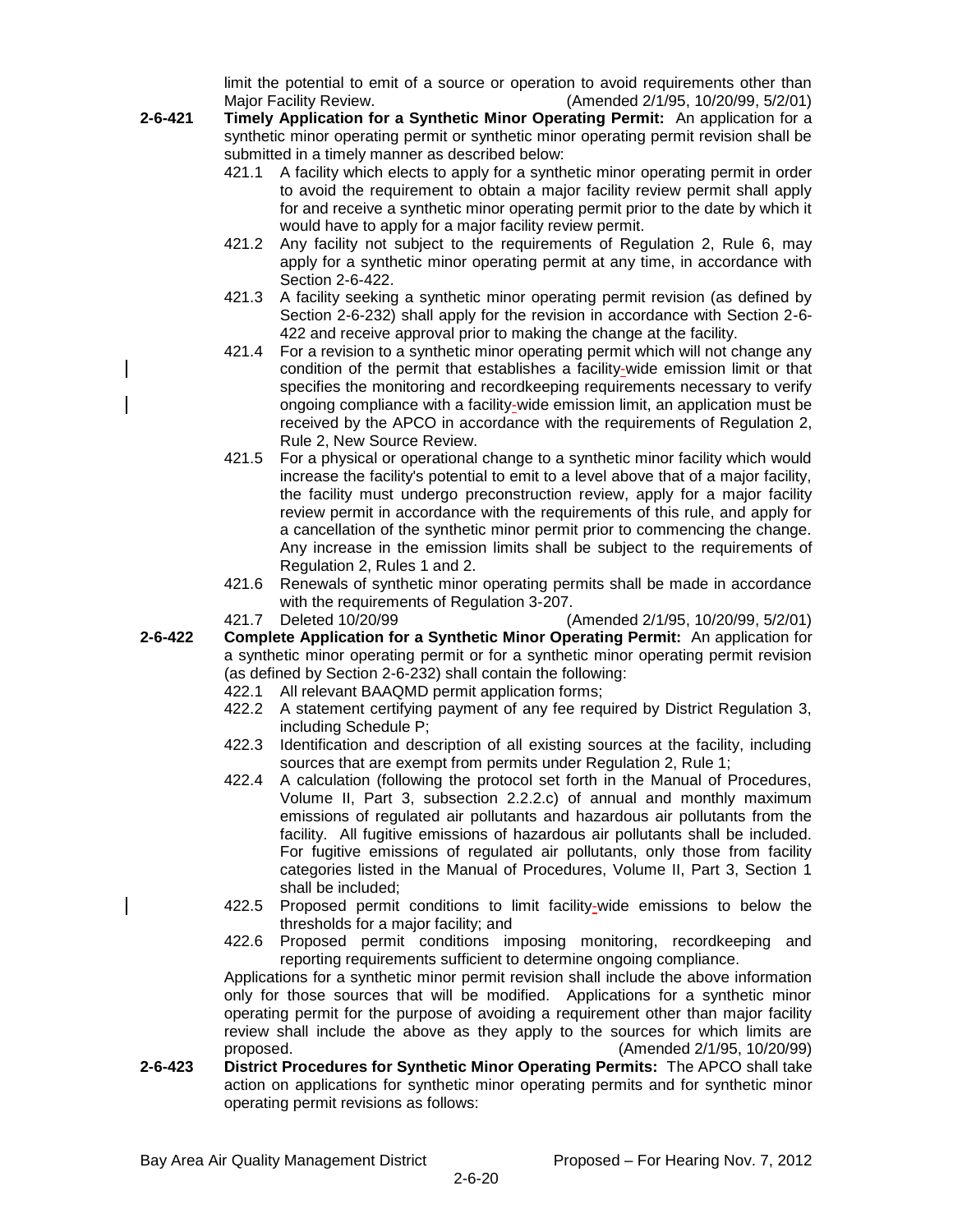- 423.1 Completeness: The APCO shall determine if the application is complete within 30 days of receipt, or within a longer time period as agreed upon by both the applicant and the APCO.
- 423.2 Permit Content: The synthetic minor operating permit shall contain all information and provisions pertaining to synthetic minor operating permits as set forth in Volume II of the District's Manual of Procedures including:
	- 2.1 Quantifiable and practically enforceable permit conditions limiting the facility's potential to emit to no greater than 95 tons per year of any regulated air pollutant except GHG, 95,000 tons per year of GHG (measured as  $CO<sub>2</sub>e$ ), 9 tons per year of any single hazardous air pollutant, and 23 tons per year of any combination of hazardous air pollutants, or;
	- 2.2 Quantifiable and practically enforceable permit conditions limiting a source or operation's potential to emit to no greater than 90 percent of the threshold for the requirement that is to be avoided, and;
	- 2.3 Permit conditions requiring monitoring, recordkeeping, and reporting sufficient to determine compliance with the emission limits set forth in subsection 423.2.1 or 423.2.2.
- 423.3 Deleted 10/20/99
- 423.4 Reports to EPA: The APCO shall provide to EPA a copy of each proposed and final synthetic minor operating permit.
- 423.5 Final Action: The APCO shall take final action on synthetic minor operating permits as follows:
	- 5.1 Initial Application and Cancellations: Within 180 days following the acceptance of the application as complete.
	- 5.2 Revisions: In accordance with the requirements of Regulation 2-1-408;
- 423.6 Revisions: The APCO shall ensure that revisions of synthetic minor permits comply with subsection 2-6-423.2. Revisions of permit conditions shall also be in accordance with the requirements of Regulation 2, Rules 1 and 2.
- 423.7 Cancellation of Synthetic Minor Permits: A facility may petition the APCO to cancel its synthetic minor operating permit because its potential to emit due to its physical or operational design has dropped below the major source threshold or because proposed modifications to the facility would increase the facility's potential to emit to a level above that of a major facility. The facility must comply with the synthetic minor operating permit until the APCO cancels the permit. The permit that replaces the synthetic minor operating permit will contain any emission limits contained in the synthetic minor operating permit. Revisions of the permit conditions shall be in accordance with the requirements of Regulation 2, Rules 1 and 2.

(Amended 2/1/95, 10/20/99, 5/2/01)

- **2-6-424 Applicability:** The APCO shall evaluate the applicability of this rule to each facility as part of the District's annual permit renewal process required by Health & Safety Code Section 42301(e). Within 30 days of a written request for a process statement or specific emission-related information by the APCO or EPA, a facility shall submit the requested information. (Adopted 10/20/99)
- **2-6-425 Facility List:** The APCO shall maintain a list of facilities that are subject to this rule together with the specific provisions applicable to each facility. The APCO shall also maintain a list of facilities that are not subject to this rule. The facility lists shall be available to the public. (Adopted 10/20/99)
- **2-6-426 Compliance Certification Procedures:** All compliance certifications required in permit applications or by major facility review permits shall be prepared in accordance with the following procedures:
	- 426.1 A responsible official for the facility shall certify all compliance certifications. The certification shall state that the compliance certification is true, accurate, and complete based on information and belief formed after reasonable inquiry.
	- 426.2 Effective May 2, 2002, all applicants for a major facility review permit shall submit a new certification of compliance on every anniversary of the application date if the permit has not been issued. (Adopted 5/2/01)